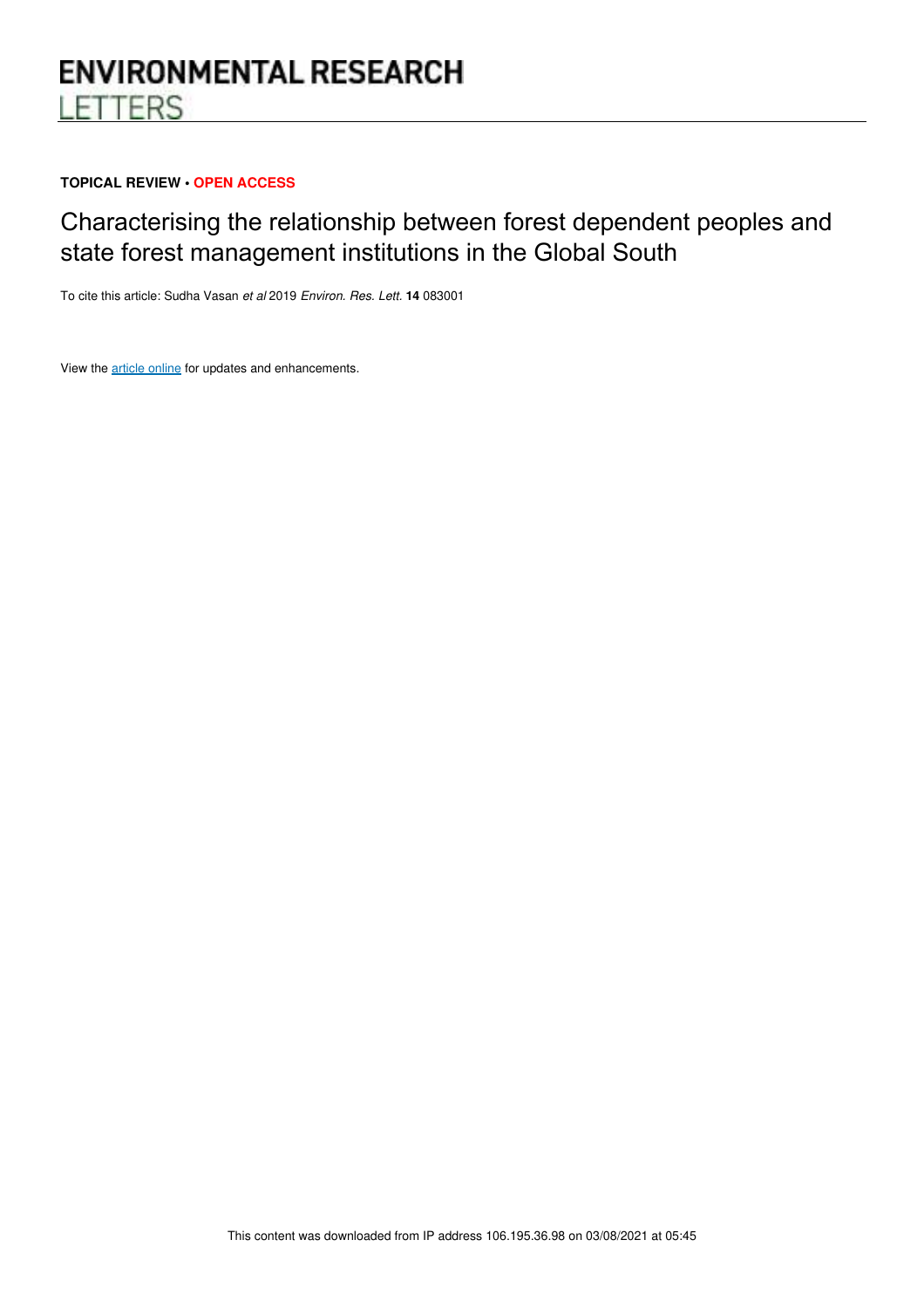TOPICAL REVIEW

# **Environmental Research Letters**

# CrossMark

OPEN ACCESS

RECEIVED 30 November 2017

REVISED 6 June 2019

ACCEPTED FOR PUBLICATION 12 June 2019

PUBLISHED 22 July 2019

Original content from this work may be used under the terms of the Creative Commons Attribution 3.0 licence.

Any further distribution of this work must maintain attribution to the author(s) and the title of the work, journal citation and DOI.



Characterising the relationship between forest dependent peoples and state forest management institutions in the Global South

Sudha Vasan $^1\mathbf{O}$  , Varsha Mehta $^2$  and Prasenjeet Tribhuvan $^1$ 

<sup>1</sup> Department of Sociology, University of Delhi, India

<sup>2</sup> Independent Researcher, New Delhi, India

Keywords: forest governance, forest communities, forest department, forest service, forest bureaucracy, forest peoples, forestry institutions

## Abstract

Relationships are the elementary forms of social life that animate structures and processes between and among individuals, groups and institutions, and are in turn transformed by them. Relationships between forest dependent peoples(FP) and state forest management institutions(FD) are central to forestry practice yet seldom the focus of research studies. Whereas decentralization and participatory institutions have received much attention in research and practice, relationships that underpin them have remained largely unaddressed. This paper utilizes an adaptation of the systematic review method to synthesize findings on the nature of this relationship in the Global South. We reviewed 135 articles published between 1997 and 2017, selected following a systematic article search and selection protocol on JSTOR and Google Scholar. History, as expected, is a living referent in shaping contemporary relations, accounting for tremendous diversity across the Global South. We identified key concepts from literature across this diversity, and synthesized them using five overlapping thematic codes: (a) asymmetries of power; (b) access to and control over productive resources; (c) knowledge, perceptions and attitudes; (d) stratification and heterogeneity; and (e) external influences. Numerical analysis of article meta-data revealed that research is attentive to the FP–FD relationship primarily in the context of decentralization or community participatory policies and projects. Well-designed policies, projects, institutions and effective individuals create opportunities for partial, temporary and symbolic transformation in the FP–FD relationship. However, structural power asymmetry between FD and FP, historically established, and reproduced through social inequalities and hierarchies, sustains. The content of social relationships overflow sector specific transformations. Reflecting on the scope of systematic review as method in synthesis of qualitative research, we found that although loss of context specificity is a disadvantage, systematic review can be productively adapted to explore neglected issues as we do in our study with relationships, through analysis of empirical data in studies with other objectives.

# 1. Introduction

Relationships between forest dependent peoples (FP) and state forest management institutions (FD) are at the center of explicit and implicit assumptions, discourses and outcomes of forest policies and practices in the Global South. While this has been recognized widely and sets the context for many forestry interventions, an explicit research focus on the characteristics, influences and outcomes of the FP–FD relationship has been lacking. Relationships are elementary forms of social life that animate processes and practices between individuals, groups and institutions. They are influenced by rules and norms that are constantly being formed and transformed in specific historical and political contexts.

State and community forest management (CFM) institutions, both are constituted within unequal and hierarchical societies; they emerge from, are embedded in, and function as political and social actors rather than merely as formal, neutral institutions as they are often imagined, theorized or claimed. Their formal institutional structures, manifest rationales, and stated practices have measurable impacts, which are often the focus of institutional research on forestry management and governance. In this paper, while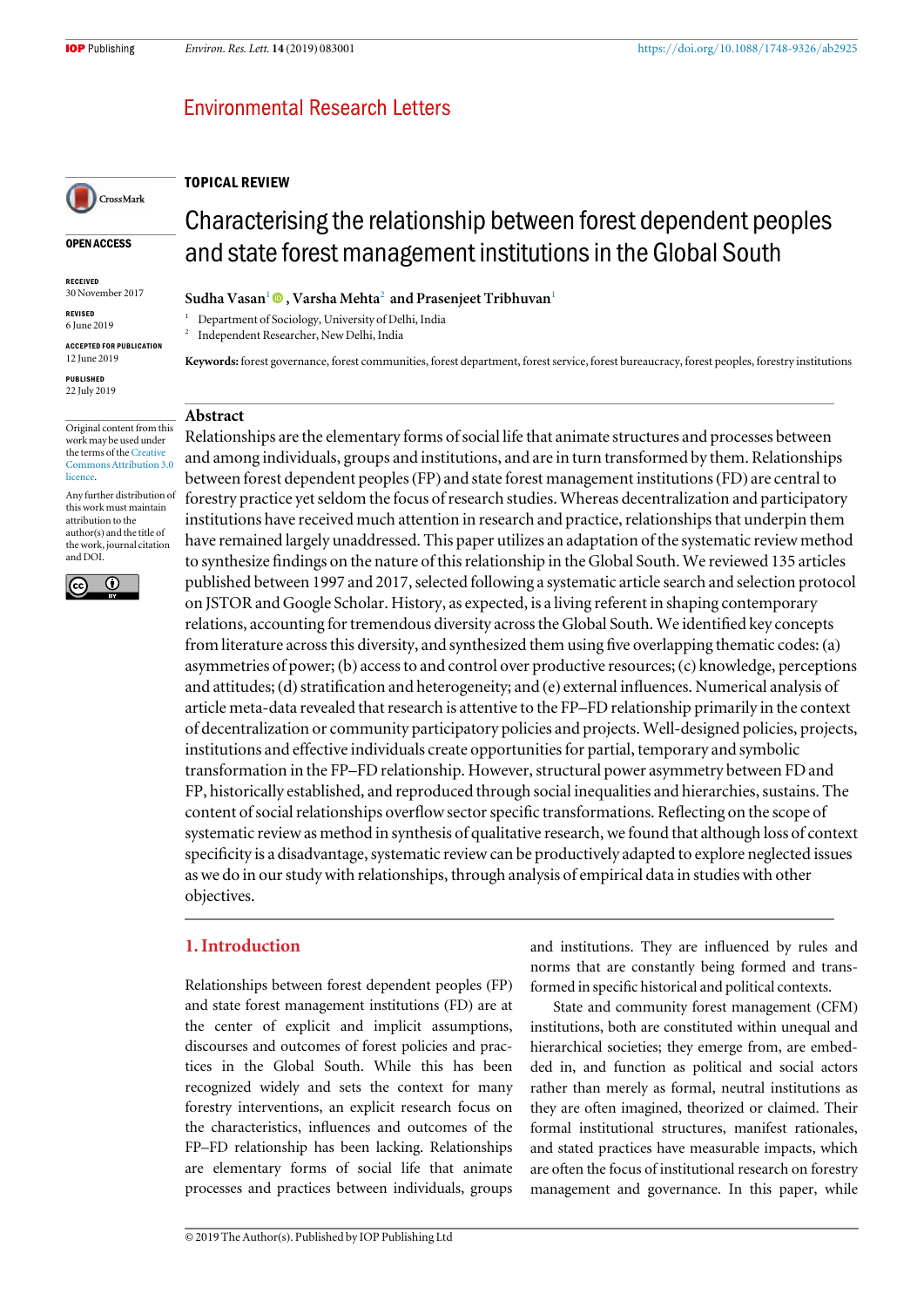

examining the nature of relationships between FP and FD, we treat institutions themselves as social actors; they are also influenced by and composed of social actors and influenced and governed by broader social rationales in addition to forestry management and governance structures and processes.

Research on the dynamic and subtle nature of 'relationships' often requires context specific, qualitative and/or intensive methods. Much research on forestry management in the Global South has produced insights on the nature and influence of the FP–FD relationship in the context of other research objectives such as evaluation of policy or project outcomes, institutional or political economic analysis. We present here a systematic review on the character of FP–FD relationships, emerging from studies that focus on both FD and FP in whichever context.

Emerging as independent nations after World War II, many countries of the Global South inherited a colonial legacy of centralized state forest management which was soon followed by a variety of policies and projects that proposed decentralization/participation of local people, such as CFM, Joint Forest Management (JFM), participatory forest management (PFM) and community-based natural resource management (CBNRM) 3 . A number of critical and systematic reviews have focused on the successes and failures of these efforts<sup>4</sup>, even as they were replaced by governance changes across the Global South. As emphasis of research has shifted from forestry management to forestry governance<sup>5</sup>, researchers have developed insights into institutional relationships in the forestry sector. The relationship between the two main actors in this

process (FP and FD), as social actors only partly defined by the formal institutions that they constitute, is often only implicit. This is a research gap that we address in this paper. A systematic review allows us to cull out findings on the nature of the FP–FD relationship that is embedded in these studies.

The 1990s marked a period of transition, where focus shifted from 'management' to 'governance' of forests, as also reflected in the literature (figure 1). Our study reviews research published during and following this transition. Empirical qualitative studies on a diverse range of forestry policies, projects and practices have much to say on the FP–FD relationship, even when this does not form their primary research objective. Our study therefore innovates and extends a systematic review method to answer a research question often not directly addressed by existing research.

This study systematically identifies and characterizes the relationship between forest dependent peoples and state forest management institutions in the Global South from empirically supported research published in journals over the last 20 years.

## 2. Materials and methods

#### 2.1. Systematic review of qualitative research

This article uses a systematic literature review method appropriate for the synthesis of findings of qualitative research<sup>6</sup>. Following a systematic review protocol, we identified a precise research question: what is the contemporary nature of the relationship between forest dependent peoples and state forest management

<sup>3</sup> See for example Guha (1983, 1989), Peluso (1994), Sivaramakrishnan (1995), Sundar *et al* (2001), Ribot and Oyono (2006), Mathews(2008).

<sup>4</sup> Pagdee *et al* (2006), Ravindranath *et al* (2006), Cox *et al* (2010), Dressler*et al*(2010), Bowler*et al*(2011), Brooks*et al*(2013). 5 See figure 1 for trend.

 $^6$  Unlike a general or critical literature review that aims to extensively and critically research the literature to identify the most significant contributions in the field, a systematic review aims to systematically search the literature for what is known on a specific research question and synthesizes the research evidence available. For elaboration on the typology of reviews, see Grant and Booth (2009). Also, Harden *et al* (2004), Thomas and Harden (2008), Barnett-Page and Thomas(2009).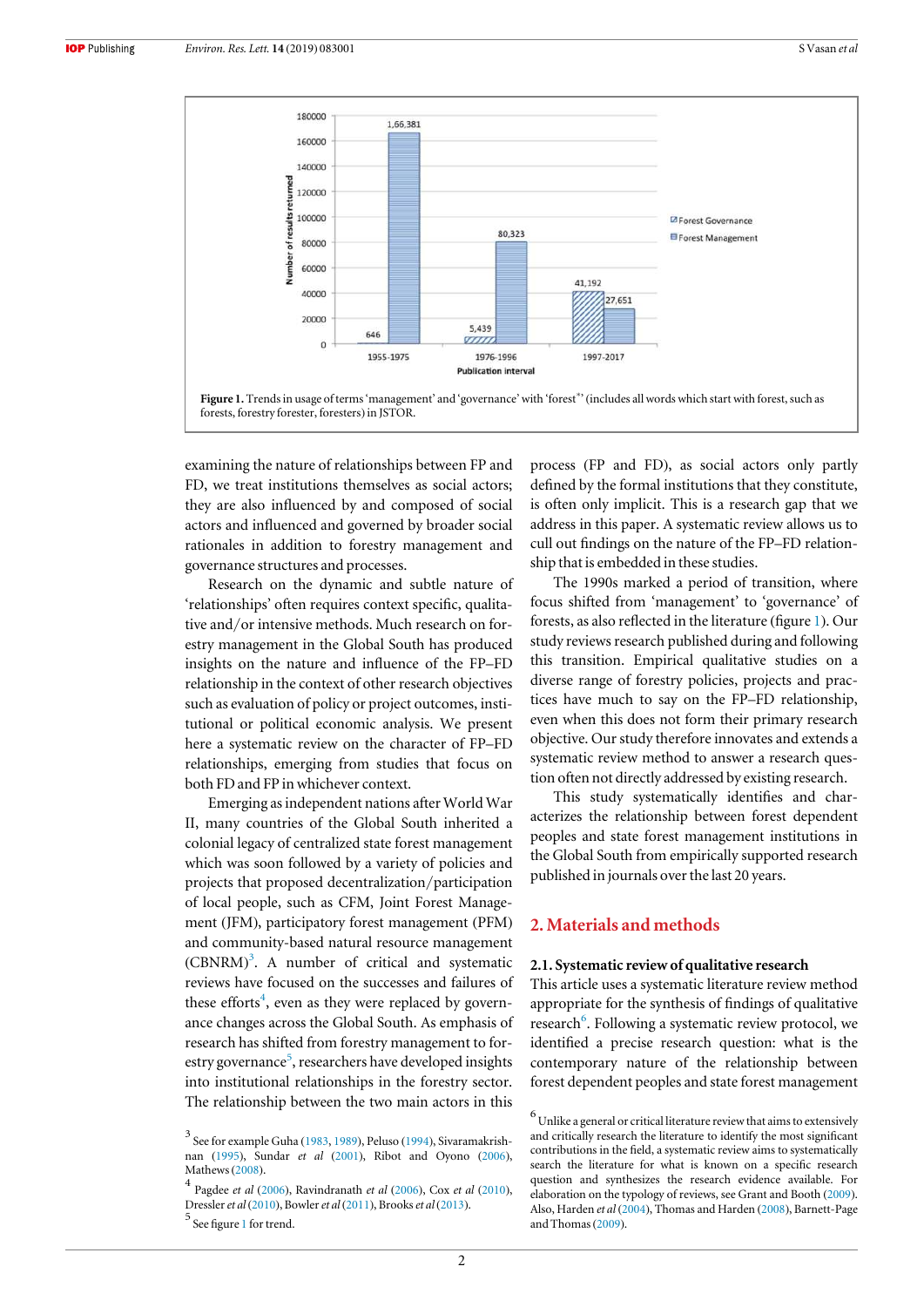|  |  | Box 1. Search protocol. |
|--|--|-------------------------|
|--|--|-------------------------|

| The search protocol used on JSTOR bibliographic database was as<br>follows: |
|-----------------------------------------------------------------------------|
| Search phrase:                                                              |
| (('communities' OR 'community') AND ('forest department' OR                 |
| 'forest service' OR 'forest bureaucracy' OR 'foresters'))                   |
| Content type: Journals only                                                 |
| Year of publication: 1997 to 2017                                           |
| Language: English only                                                      |
|                                                                             |

institutions in the Global South? We followed a systematic search and selection protocol (see Box 1), and provide a quantitative summary of results<sup>7</sup> followed by an elucidation of qualitative findings.

We provide a numerical analysis of article metadata as is common in systematic analysis of clinical data, but we do not subject the findings to statistical analysis, as this is incommensurate with the contextspecificity of qualitative research<sup>8</sup>. Instead, we conducted a qualitative thematic synthesis and critical review<sup>9</sup> that is more appropriate to the nature of reviewed literature. We used an adaptation of reciprocal translational analysis (RTA) drawing on Lines of Argument (LOA) synthesis<sup>10</sup>; our adaptation of RTA aimed towards synthesis rather than summary.

The process of systematic review of qualitative research is distinctive in other ways that are worth highlighting $11$ . Meta-analyses using statistical methods generally attempt to be exhaustive in the search process and include all relevant studies in the area. However, for qualitative studies, a purposive sample has been described as optimal<sup>12</sup>. The objects of synthesis in qualitative research are often 'concepts' that are themselves neither discrete nor binary. Conceptual synthesis relies on the range of concepts found in the studies, their context, and whether they are in agreement or not<sup>13</sup>. Following Thomas and Harden (2008), our search strategy relied on the principle of 'conceptual saturation', aiming for maximum variability of 'key concepts' while restricting the heterogeneity of contexts to empirical research on the Global South.

 $12$  Doyle (2003).

Quality assessment is another contentious area in synthesis of qualitative research $14$ . We adopted a conservative approach on this matter, including only journal articles based on empirical research findings. Extracting data, and even identifying what counts as data in qualitative studies is a challenge in itself<sup>15</sup>. Similar to what Thomas and Harden  $(2008, p4)$ report, while it is often easy to find 'data' in studies in the form of quotations from the field, it was often difficult to identify 'key concepts' succinctly summarized in the papers. We faced the additional challenge that the 'key concepts' we were searching for were not answers to the primary research question of the studies.

We followed a three-stage process to develop the 'key concepts' involving discussion and development of consensus, and reference back to the original text and context at each stage. In the first stage, each of the reviewers extracted specific 'key concepts' from individual research articles, and the exact findings including excerpts were compiled in a database. In addition, each 'key concept' was also allocated one or more thematic codes (discussed in section 2.4 below). At the second stage, the 'key concepts' were thematically organized and reorganized based on their degree of closeness or similarity. Distinctiveness of the concepts was still maintained at this stage, although similar and related concepts were grouped together. The third stage involved interpretive integration, where key concepts were integrated into each other to form 'synthetic concepts<sup>16</sup>. While using synthetic concepts at the third stage, we have tried to retain the context and nuance of arguments that are central to qualitative research and significant to social practice.

#### 2.2. Identification of literature

We conducted a structured search for journal articles on the database JSTOR and search engine Google Scholar (GS) (see figure 2). The criteria we used for identification were: (i) the article should include at least one reference to both state forest institutions (forest department/forest service/forest bureaucracy/ foresters) and communities (or community); (ii) only journal articles in English were included; and (iii) the year of publication was specified as between 1997 and 2017. On JSTOR, the search was also restricted to 19 relevant humanities and social science disciplines. This resulted in the occurrence of 4724 citations on JSTOR. While JSTOR allows search on an indexed database of journals, GS is a publisher/source-agnostic search engine that relies on how often and how recently an article was cited, among other criteria. Therefore, the number of results generated using the same protocol tends to vary over time. Further, GS does not support

<sup>7</sup> See Grant and Booth (2009), Singh (2017), Maxwell*et al* (2018). 8 see Maxwell*et al*(2018).

 $^9$  see Thomas and Harden (2008), Grant and Booth (2009).

<sup>10</sup> Nobliat and Hare (1988) develop 'synthesis' as a way of putting together narrative/ interpretive accounts where integration would not be appropriate. Three different methods of synthesis include (a) RTA—the 'translation' of concepts from individual studies into one another, thereby evolving overarching concepts or metaphors, (b) Refutational synthesis—exploring and explaining contradictions between individual studies; and (c) LOA synthesis—building up a picture of the whole (i.e. culture, organization, etc) from studies of its parts (Barnett-Page and Thomas 2009, p 2). Also elaborated in Dixon-Woods*et al* (2006a), Sandelowski and Barroso (2007).

 $^{11}$  See Boyatzis (1998) and Barrosso  $et\ al$  (2003) for a discussion on some of the challenges of applying a systematic review method to qualitative research.

 $^{13}$  Thomas and Harden (2008).

<sup>14</sup> Seale (1999), Spencer*et al*(2003).

<sup>15</sup> Sandelowski and Barroso (2002), Campbell*et al*(2003).

<sup>16</sup> See Dixon-Woods *et al* (2006b), Barnett-Page and Thomas (2009).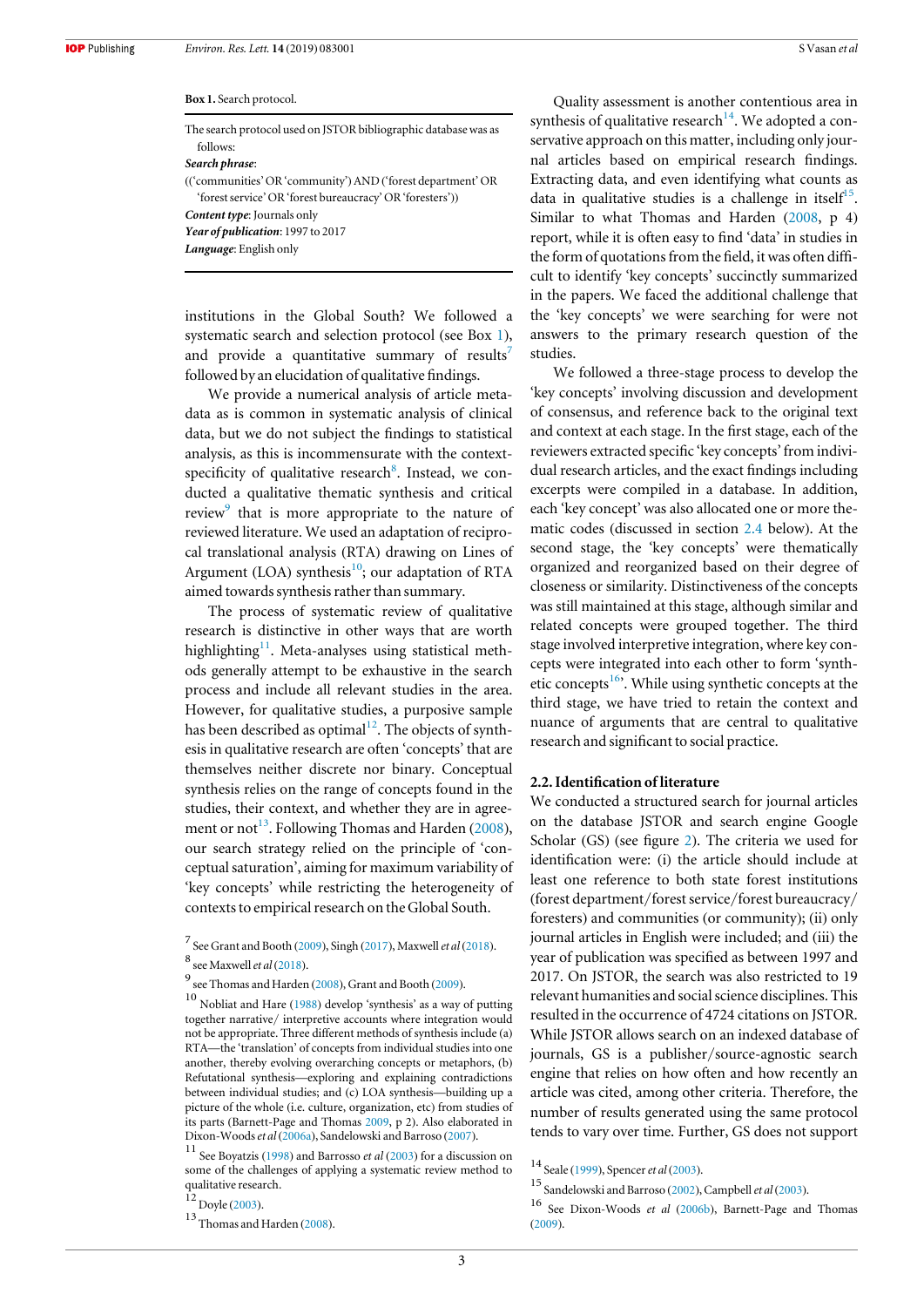

automated screening of articles by type of publication (journal article, book, gray literature, etc) and the number of relevant articles per page was found to be minimal after the first 100 citations. Apart from this systematic search, we reviewed articles generated from a search using 'REDD<sup>\*</sup>' as REDD/REDD+ is an important current forest governance initiative in the Global South. We also conducted searches using the variations 'forest agency' and 'forest agencies' along with 'community' and 'communities' and consulted other relevant and significant journal articles that did not emerge through the systematic search to enhance the robustness of our synthesis. We found that

research that met our selection criteria (discussed below in section 2.3) from these additional searches reinforced our analysis based on the systematic review. These articles are not included in the numerical analysis since they did not emerge through a predefined systematic search protocol but are cited in our qualitative synthesis.

### 2.3. Eligibility criteria for inclusion

At the next stage, the first 975 citations generated by JSTOR and first 120 citations generated by GS sorted in order of relevance, were screened based on title,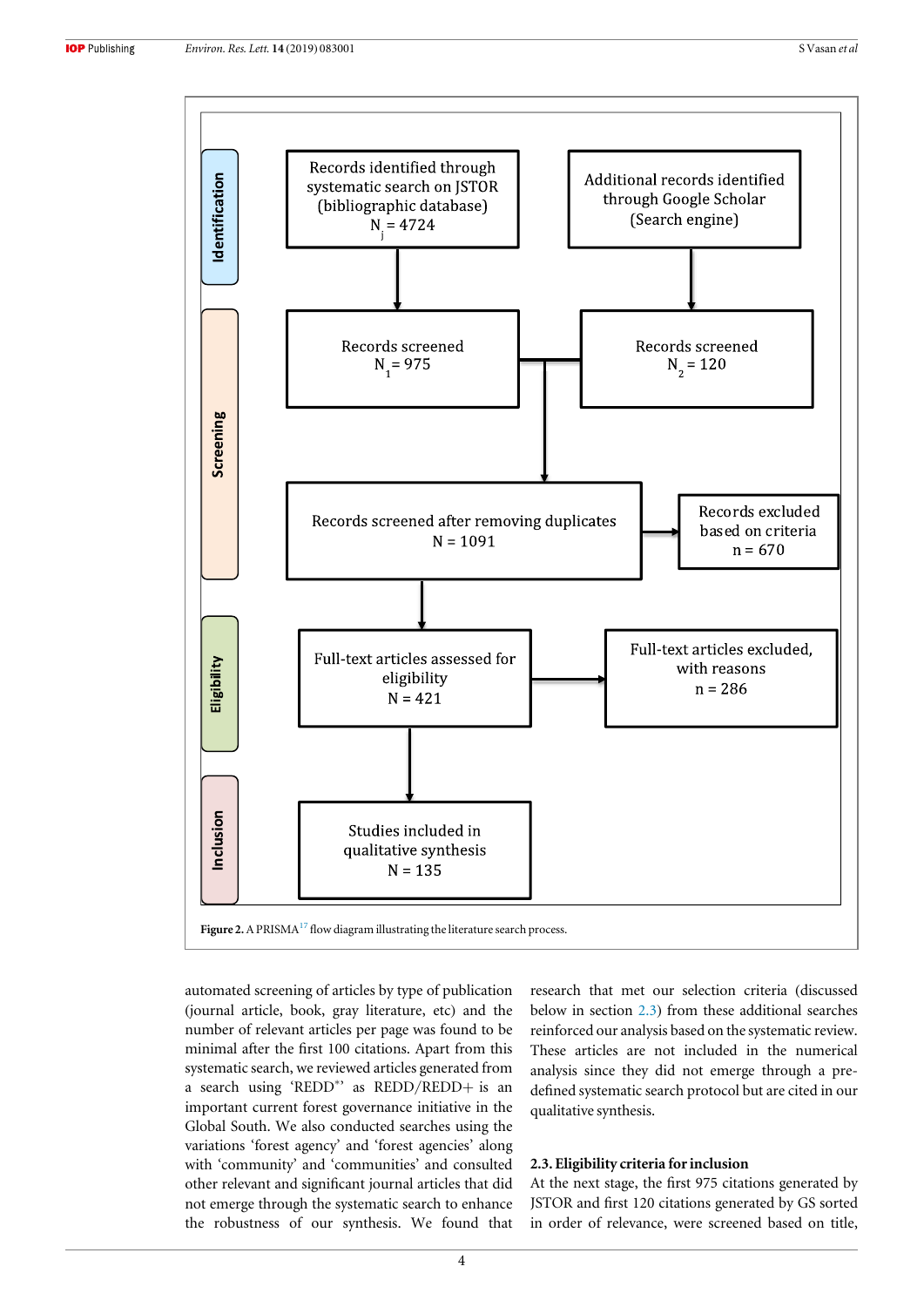

keywords and abstract, using the following criteria for inclusion of articles:

- (i) research is at least partly based on the Global South
- (ii) article is based on empirical research findings
- (iii) there is a direct or indirect reference to the relationship between FP and FD.

We identified the reference to FP–FD relationship through a wide range of terms and phrases alluding to the existence or character and content of this relationship, which included but was not limited to: conflict, cooperation, collaboration, resistance, state-control, protest, attitudes, perception, elite, power, authority, livelihood, tenure, rights, crimes, gender, class, caste, race, and ethnicity. We conservatively excluded articles only for the following reasons: (a) they exclusively study only one institution, either FD or FP (b) are purely theoretical or normative, without empirical data (c) exclusively focus on institutional efficacy/success/sustainability/equity without research findings on relationships, (e) have assumptions and conclusions about relationships without empirical research findings on it, and (e) are exclusively historical and policy overviews.

Full articles were scanned where no abstract was available. After removing duplicates, 421 articles were found eligible for full text review. Using the same criteria, 421 full text articles were scanned, and 272 articles were excluded as they did not meet all three criteria. Finally, 135 articles from this search met all the criteria and were included for systematic review and analysis ( $N = 135$ ).

#### 2.4. Thematic coding

Five thematic codes, representing broad themes under which different dimensions of the FD–FP relationship may be described, were developed based on a preliminary reading of the literature and experience and expertise of the reviewers: (a) asymmetries of power; (b) access to and control over productive resources; (c) knowledge, perceptions and attitudes; (d) stratification and heterogeneity; and (e) influence of external factors or agents (including donors, NGOs, markets, etc). Themes were intended to be broad enough to include the range of FD–FP relationships characterized in the literature, and therefore overlapping and intertwined. The appropriateness of these themes was intermittently reassessed at every stage of the review. The codes are used primarily to group the literature and do not affect the identification or synthesis of key concepts, as key concepts themselves may be classified under multiple themes. Most (89%) articles got assigned more than one code, reflecting the overlapping and interacting nature of the themes, with 3 being the median number of themes assigned to each article in our sample. The distribution of themes across articles is shown in figure 3.

#### 3. Results and synthesis

#### 3.1. Lay of the Literature

#### *3.1.1. Journal distribution*

The 135 research articles we synthesized came from 62 different journals, spanning the social sciences, humanities, environmental and policy sciences and interdisciplinary journals. Journals such as Conservation and Society (22), Economic and Political Weekly (20), Human Ecology (9), Environmental Conservation (7), Forest Policy and Economics (5), Africa Development (5) generated the most number of relevant articles on the FP–FD relationship.

<sup>17</sup> PRISMA, the acronym for 'Preferred Reporting Items for Systematic Reviews and Meta-Analyses', is an accepted format for reporting of systematic reviews and meta-analysis. For elaboration see Moher*et al*(2009).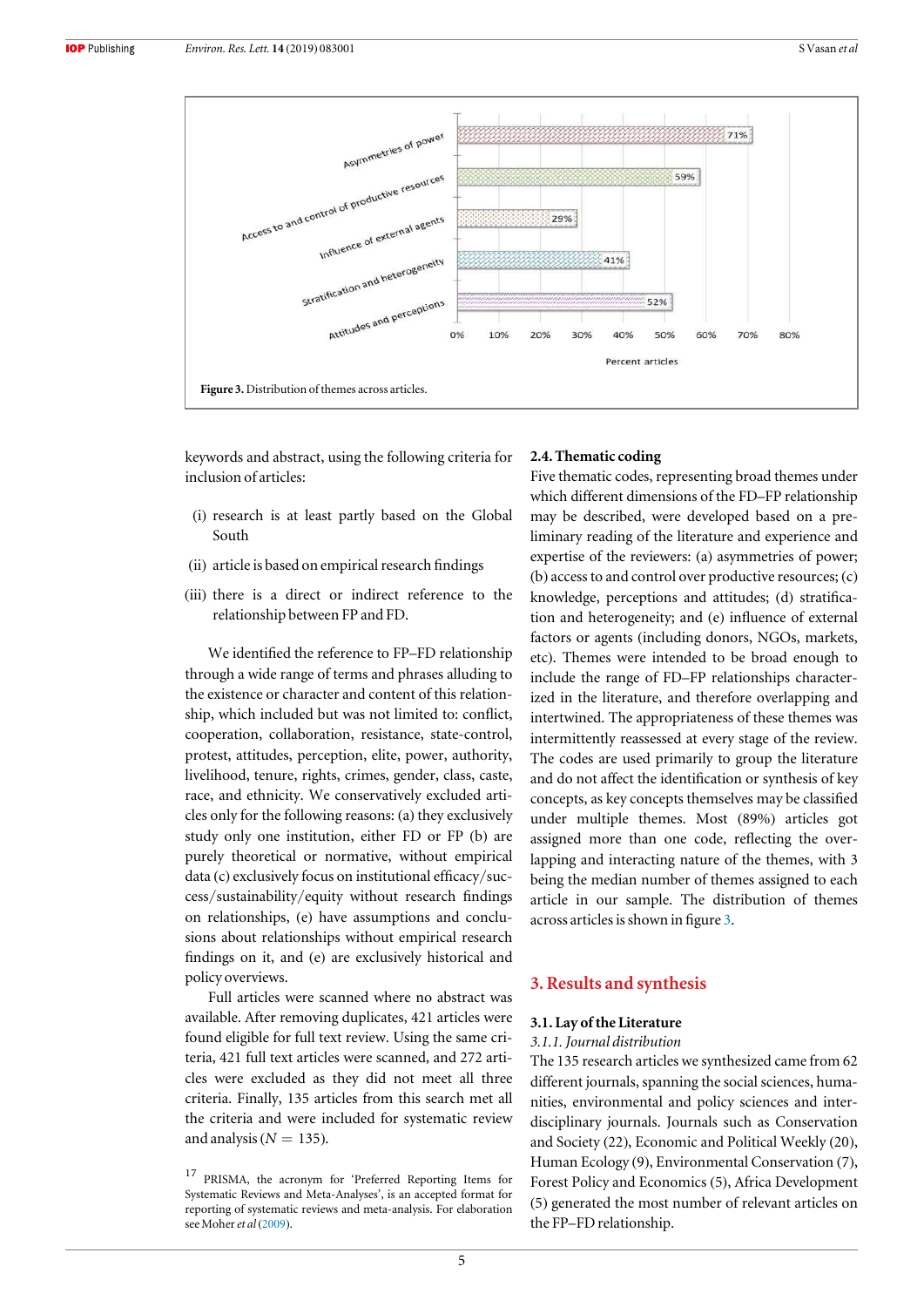

#### Table 1. Context of study.

| Sl.            | Context of study                                                                                                                   | Number of articles | Percent of<br>sample <sup>a</sup> |
|----------------|------------------------------------------------------------------------------------------------------------------------------------|--------------------|-----------------------------------|
| 1              | Decentralization and participatory forestry (CFM, JFM, CBNRM)                                                                      | 67                 | 49.6                              |
| 2              | Conservation/protected areas                                                                                                       | 35                 | 25.9                              |
| 3              | Market-oriented forestry mechanisms (Payment for Ecosystem Services, REDD, REDD)<br>$+$ , carbon credits and carbon sequestration) |                    | 0.7                               |
| $\overline{4}$ | Social forestry                                                                                                                    | 3                  | 2.2                               |
| 5              | Impact of law and policy                                                                                                           | 17                 | 12.6                              |
| 6              | Violence and oppression                                                                                                            | 9                  | 6.7                               |
|                | Other                                                                                                                              | 23                 | 17.0                              |

<sup>a</sup> Totals exceed 100 because of overlapping contexts in a few studies.

#### *3.1.2. Regional coverage*

Majority of articles (90%, 121 articles) were based on single-country studies as expected, since we selected for empirical and qualitative studies; of the rest 6% compared countries across regions (figure 4). South Asia (61%) and within that India (43%) figured prominently in the studies, although 29 different countries of the Global South were represented in single-country studies in addition to others which are multi-country and/or comparative studies. The substantial representation of India and South Asia emerged in response to our search protocol that is not region specific. Several factors contributed to this tendency; South Asia has had a continuous tradition of social movements specifically focused on FP–FD relations, Chipko being the most globally well-known of them<sup>18</sup>. This region, specifically Nepal and India, were also forerunners in experimenting with decentralization and community participatory forestry. As

<sup>18</sup> See for instance Guha (1983, <sup>1989</sup>), Rangarajan (1996), Mullick (2003), Vasan (2005).

already mentioned, this phase in the history of forestry generated more research on FP–FD relations.

Additionally, search engines, as part of the politics of knowledge production and dissemination, need closer examination for geographical bias since they are publisher specific. The category Global South was an appropriate choice for our study since there are no systematic reviews on the characterization of the FP–FD relationship. However, we found both institutional and terminological differences that were region-specific and affect synthesis. For instance, the colonial experience of Asia and Africa is different from other regions of the Global South. The term 'forest department' refers to state forest management institutions in much of Asia and Africa, which is replaced by 'forest service' or 'forest agency/ies' in the Americas. Similarly, the term 'foresters' refers to private forestry professionals in Mexico, but state forest department employees in Asia and most parts of Africa. 'Community forestry' is often used as an overarching term including a variety of community participatory policies, projects and programs in some research, while it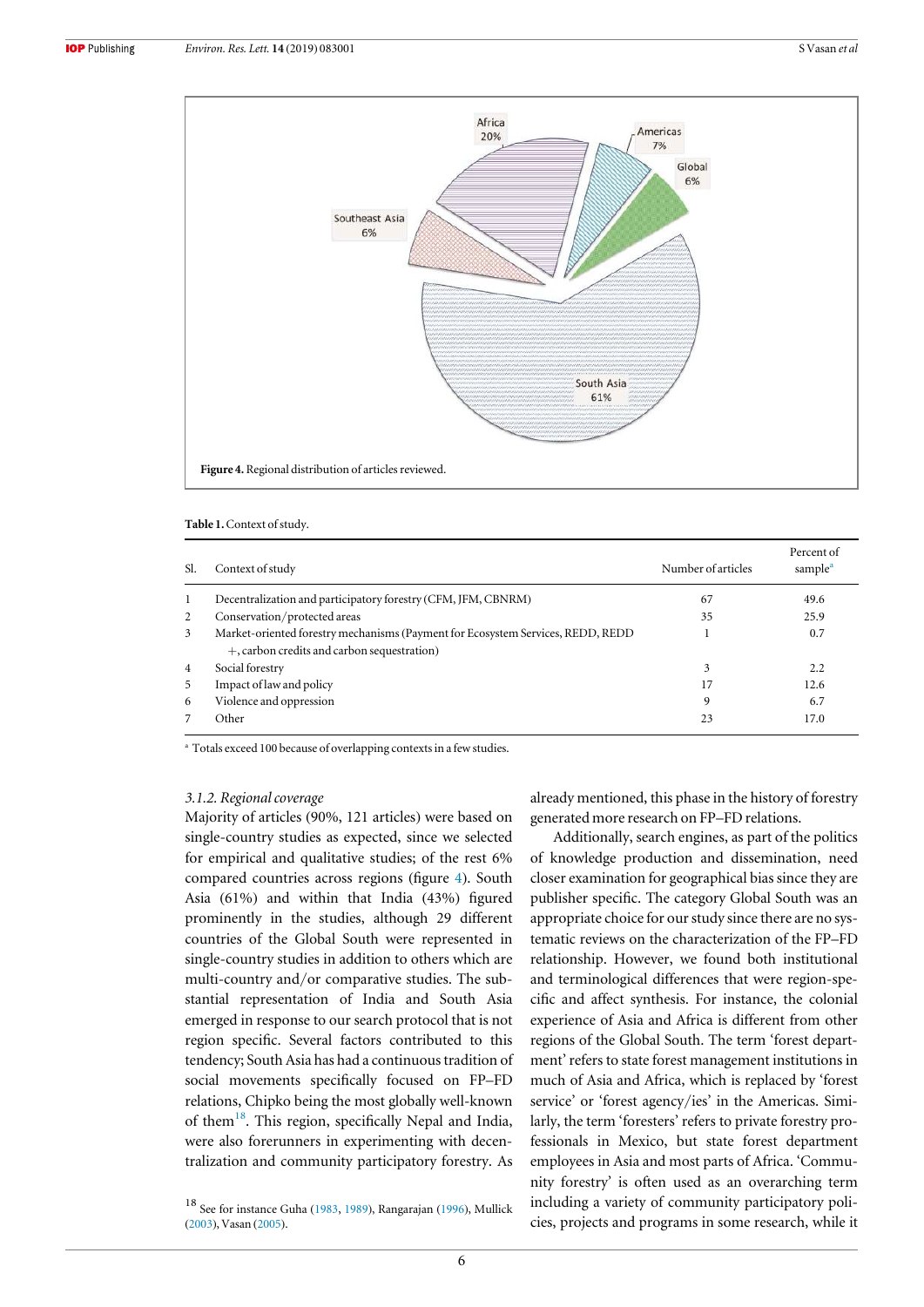

is used to refer to a specific government program in Nepal, and it is used only to refer to non-state selfinitiated community forestry in some cases. These diversities greatly limit the possibility of title and abstract based systematic analysis. Given these diversities in nomenclature and institutional structures, we still found that the FD–FP relationship is recognized as important across the Global South.

#### *3.1.3. Temporal distribution*

The year-wise distribution of reviewed articles is shown in figure 5. After 2012, we found a dip in the number of relevant journal articles that focus on FP– FD relationship. It needs to be examined more carefully if this is a trend. The peak in the distribution of our search results coincides with the period when there is a shift from PFM to market-oriented forest governance mechanisms in many parts of the Global South (discussed in next section, 3.1.4), viz., PES, REDD and REDD+. The reasons for reduced research attention to this relationship are beyond the scope of this research but deserve further attention. A potential hypothesis is that the shift towards neoliberal governance within the forestry sector, i.e. a move away from state-centered and towards market-based mechanisms, has resulted in less research attention on the FP– FD relationship.

#### 3.2. Contexts of research on FP–FD relationship

We found that the FP–FD relationship was generally studied in the context of specific policies and projects (table 1). The relationship was therefore often examined with reference to its influence on specific goals

| Sl. | Impetus of research                               | Number of<br>articles | Percent of<br>sample <sup>a</sup> |
|-----|---------------------------------------------------|-----------------------|-----------------------------------|
|     | Sustainable resource man-<br>agement/conservation | 38                    | 28.1                              |
| 2   | Social justice                                    | 52                    | 38.5                              |
| 3   | Development and<br>livelihoods                    | 18                    | 13.3                              |
| 3   | Success of projects                               | 57                    | 42.2                              |
| 4   | Efficiency                                        | 5                     | 3.7                               |
| 5   | Other                                             | 13                    | 9.6                               |

<sup>a</sup> Totals exceed 100 because of overlapping impetus of research in a few studies.

such as sustainability or equity (discussed further in section 3.3). About half the studies (49.6%) addressed FP–FD relationship in the context of some form of decentralization or community participation projects (CFM, JFM or CBNRM). Concerns over community participation in conservation areas generated another quarter(25.9%) of the studies.

Many regions of the Global South have adopted market-oriented governance mechanisms such as Payment for Ecosystem Services (PES), Reducing Emissions from Deforestation and Forest Degradation (REDD), REDD+, in response to equity, sustainability and climate change concerns. For instance, although 45 articles on REDD/REDD+ were returned in JSTOR as a result of our search protocol, we found on closer examination that only one of them addressed the FP–FD relationship using empirical evidence. Social Forestry (SF), which aimed to meet FP needs of fodder, fuelwood, and non-timber forest produce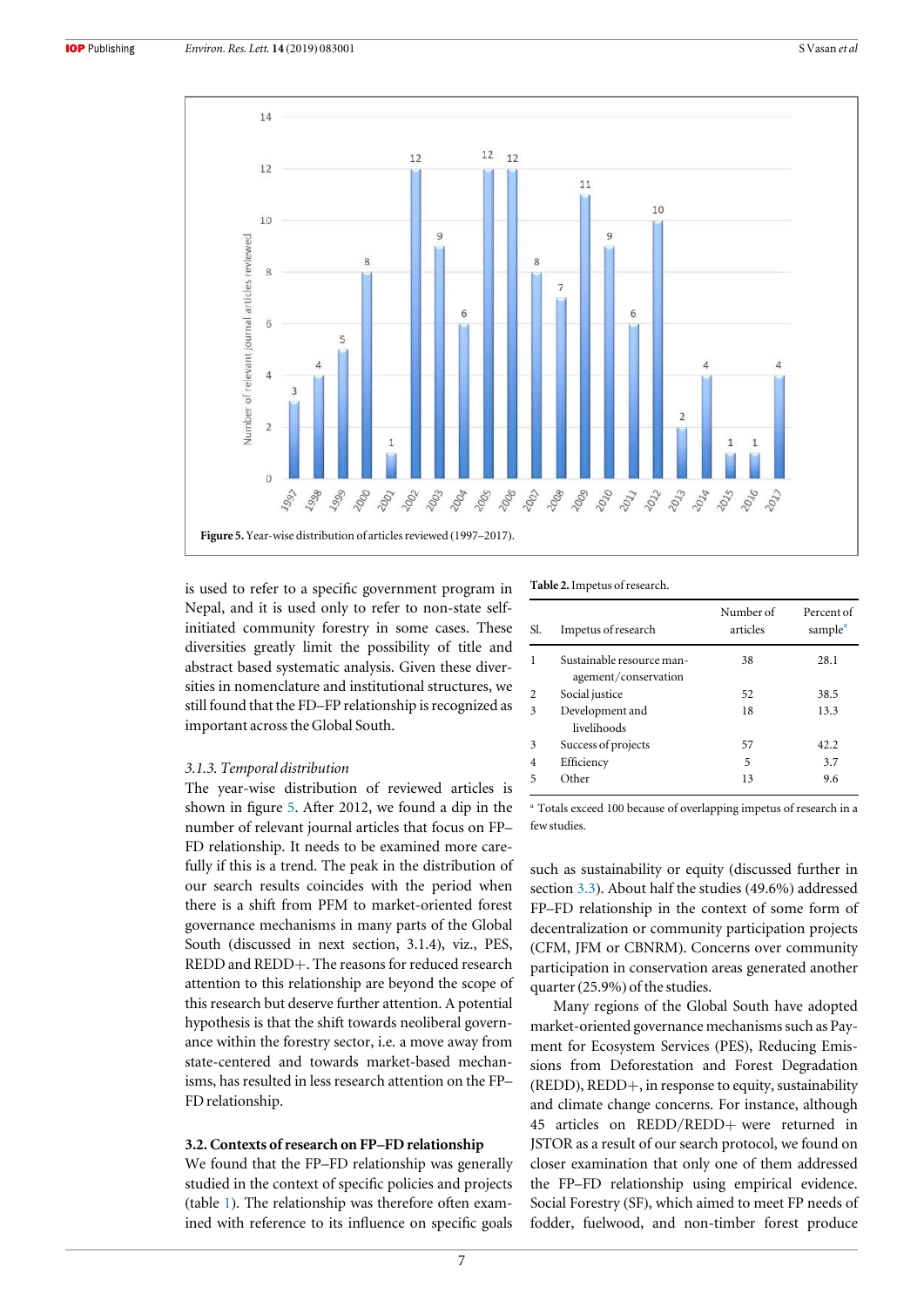(NTFP), without much attention to their participation<sup>19</sup> also formed the context for only 2.2% of the studies in our sample. The influence of laws and policies and, sites where there was significant oppression and/ or violence against FP, were the other two contexts where research focused on FP–FD relationship (12.6% and 6.7% respectively).

#### 3.3. Impetus of research

What motivated research that focused on FP–FD relationship? We examined the rationale provided in studies (table 2) and found an overwhelming 42.2% of our sample was concerned with assessing outcomes of projects and programs, which are characteristically time-bound and geographically limited interventions; an equally high number (38.5%) were driven by concerns of social justice. Environmental, sustainability and resource conservation concerns emerged as the third important driver, with 28.1% studies focusing on the matter. A small number of studies  $(13.3\%)$  were concerned with community development and livelihoods, and an even smaller number focused on efficiency arguments(3.7%).

#### 3.4. The relevance of history

History is a living presence and a continuous referent in everyday practice of using and managing forests in the Global South. Social relationships are always a process constituted historically and contextually, and the relationship between FP and FD is no exception. Given that our study was restricted to empirically based research in a discrete period (1997–2017), we still found that almost all studies considered historical context important. Since the studies focused on recent decades, arguments on influence of history appeared more often in introduction and background sections citing other historical studies<sup>20</sup>. 38% studies referred to relevance of history in their empirical findings, but this under-represents the overarching and overwhelming presence of history in each of the themes we discuss in the next section.

Several studies show that the establishment of FD, its structure, attitudes, power and property vested in them has a colonial legacy, which often lacks legitimacy and contributes to forests remaining a contested domain between FP and  $FD^{21}$ . Colonization, colonial concepts of nature and/or FP (for example a faulty conceptual separation of agriculture and forestry and agricultural and forest lands), and commercialization have led to the redefinition of forests solely in terms of their economic and environmental values, often in conflict with local needs and priorities $^{22}$ . The inheritance of antagonistic, mistrustful, authoritarian and undemocratic relations between FP and FD is identified as a persistent challenge by many studies<sup>23</sup>.

Histories of regional and local politics including local mobilizations<sup>24</sup> play an important role in shaping the FP–FD relationship. Ideological shifts (for e.g. classifying swiddeners as ethnic minorities in South-East Asi $a^{25}$  or legal recognition of historical injustices in India<sup>26</sup>) substantially alter the tenor of the relationship. Also significant are natural calamities<sup>27</sup>, memories and experiences of prior forestry projects and practices, including of external agents $28$ , and histories of FP customary practices independent of state involvement<sup>29</sup>.

#### 3.5. Thematic analysis

#### *3.5.1. Asymmetry of power*

Hierarchical power of FD over FP emerged as a central theme repeatedly in the literature we synthesized (71%), permeating every aspect of the relationship between the two, across geographical and sociopolitical contexts in the Global South. This unequal power relationship is remarkable given that a majority of studies were conducted in the context of several years or decades of decentralization or participatory policies and projects.

Decentralization has had symbolic or rhetorical significance $30$ . However, FD retains powers of decision making, implementation and policy formulation which are denied to FP. This decentralization without empowerment has been established by studies in South and Central Africa<sup>31</sup>, Latin America<sup>32</sup>, and South and South-East Asia<sup>33</sup>. This centralized power structure flows both from the historical entrenchment

- <sup>25</sup> Horowitz (1998), Fox *et al* (2009).
- <sup>26</sup> Das(2000), Kumar(2005).

<sup>19</sup> For instance, see Hoskins(1982), Dove (1995).

 $^{20}$  For instance, studies such as Guha (1989), Bryant (1994), Peluso (1994), Brosius *et al* (1998), Sivaramakrishnan (1998), Peluso and Vandergeest (2001), Vandergeest and Peluso (2006) were cited.

<sup>21</sup> Obua *et al* (1998), Ribot (1999), Laungaramsri (2000), Rao (2002), Dove (2003), Nagendra *et al* (2005), Wittman and Geisler (2005), Anitha *et al* (2006), Kumar and Kant (2006), Bosak (2008), Mathews (2008), Cramb *et al* (2009), Fox *et al* (2009), Gooch (2009), Yusuf (2009), Pravat (2010).

<sup>22</sup> Dwivedi (1997), Nygren (2000), Becker (2001), Rao (2002), Dove (2003), Mahanty (2003), Fay and Michon (2005), Sunseri (2005), Dorji et al (2006), Khan and Samadder (2012).

<sup>23</sup> Obua *et al* (1998), Das (2000), Robbins (2000a), Dove (2003), Mahanty (2003), Dutt (2004), Husain and Bhattacharya (2004), Mathews(2005), Yusuf (2009), Pravat (2010), Kashwan (2016).

<sup>24</sup> Das(2000), Sunseri(2005), Kashwan (2016).

<sup>27</sup> Sunseri(2005), Yusuf (2009), Pravat (2010).

 $^{28}$ Randeria (2003), Sunseri (2005).

<sup>29</sup>Rao (2002), Sato (2003), Beazley (2006), Cramb *et al*(2009).

<sup>30</sup> Ribot (1999), Becker (2001), Ghate and Nagendra (2005), Wittman and Geisler (2005), Bazaara (2006), Namara (2006), Charnley and Poe (2007), Gurung and Biggs (2010), Pravat (2010), Larson and Dahal (2012), Mbeche (2017).

 $^{31}$  Agrawal and Ribot (1999), Mapedza (2006), Muhereza (2006), Michon *et al* (2007), Ribot *et al* (2010), Larson and Dahal (2012).

 $\rm{^{32}}$  Charnley and Poe (2007), Larson and Dahal (2012).

<sup>33</sup> Pattnaik and Dutta (1997), Dhanagare (2000), Conroy *et al* (2002), Timsina (2003), Lachapelle *et al* (2004), Kumar (2005), Kumar and Kant (2005), Kumar and Vashisht (2005), Vira (2005), Michon *et al* (2007), Nayak and Berkes (2008), Larson and Dahal (2012), Springate-Baginski*et al*(2013), Sunam *et al*(2013).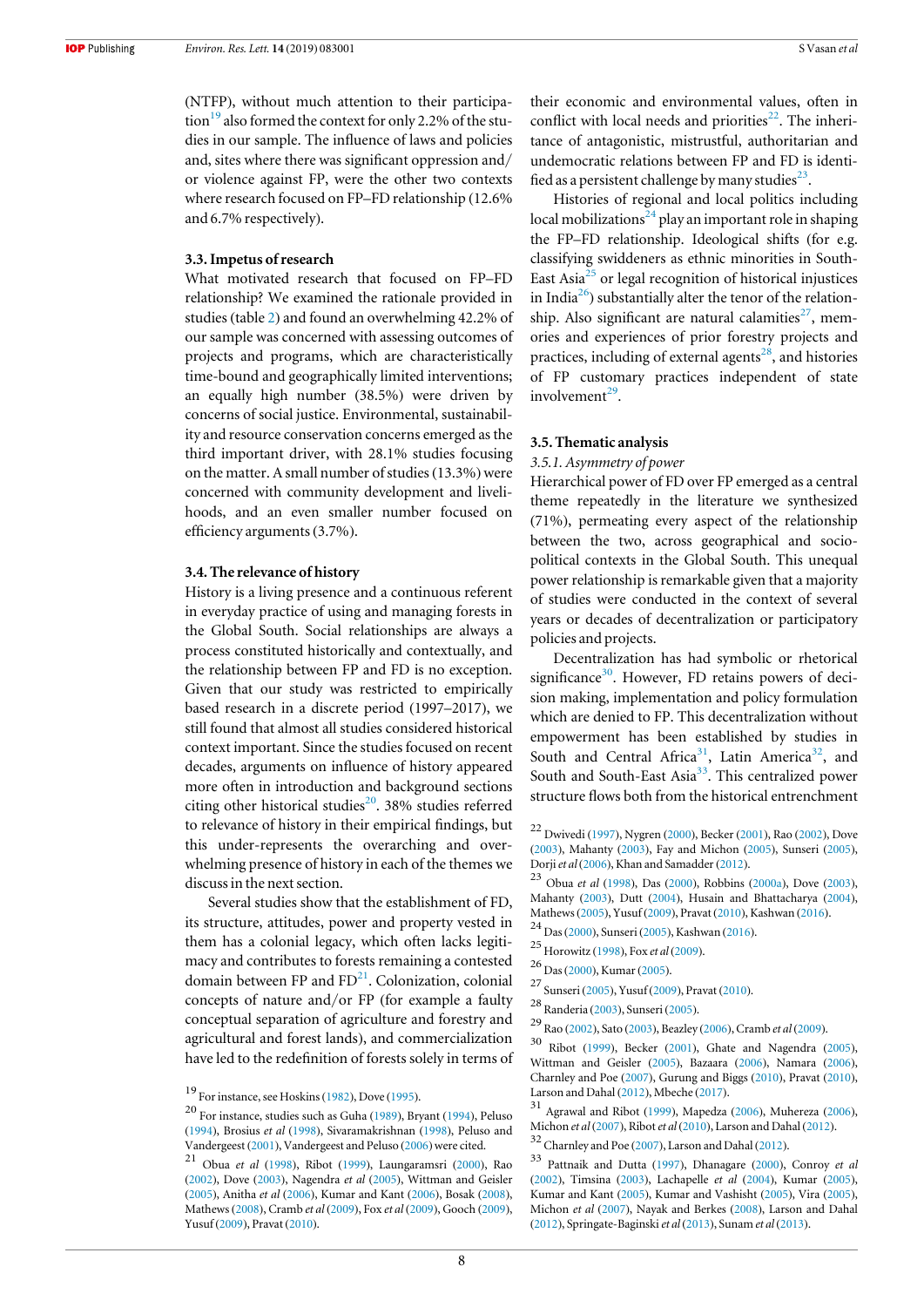of power with state institutions<sup>34</sup>, as well as new processes such as the discourse of global environmental protection, state policies and propaganda, and dominant models of conservation<sup>35</sup>. Based on a study spanning three continents and ten countries in the Global South, Larson and Dahal (2012, p 86) find that '...without substantial efforts to level the playing field and improve livelihood options, communities are unlikely to see large gains from their new rights'. Some site-specific, spatial and temporal variations in this hierarchical power relation have been identified<sup>36</sup>, although none have found a fundamental reversal or equalization of power.

Centralization of power in state institutions and lack of empowerment of forest peoples has resulted in misuse of this power that is discussed in three related ways in the literature: first is acts of physical violence, criminalization, destruction of property and livelihoods, and threats of punitive action by FD against FP. This is reported in Africa<sup>37</sup>, Latin America<sup>38</sup>, and South and South-East Asia<sup>39</sup>. Studies also show that this violence is often targeted at specific social and occupational groups such as shifting cultivators(particularly in South-East Asia)<sup>40</sup>, pastoralists<sup>41</sup>, indigenous peoples<sup>42</sup> and Dalits (specific to South Asia)<sup>43</sup>.

Second, studies show that continuing centralization of power in FD alienates FP (discussed in section 3.5.2) by denying them access to a respectable livelihood among other things(discussed in section 3.5.3).

Third, studies find vast differences between *de jure* and *de facto* resource use and access. Policies, regulations and penalties notwithstanding, 'the reality of resource use and access is often characterized by informal negotiations, illegal extraction, and rule-bending' Robbins *et al* (2009, p 560). This is variously identified by studies as bribery; corruption; rent-seeking; institutionalized silence, ignorance and concealment; formation or functioning of informal institutions; creation of liminal spaces between legality and illegality<sup>44</sup>.

 $^{38}$  Mathews (2005).

<sup>39</sup> Robbins (2000a), Vira (2005), Gooch (2009), Kabra (2009), Khan and Samadder(2012), Bandi (2014).

 $^{41}$  Rao (2002), Randeria (2003), Gooch (2009).

<sup>44</sup> Obua *et al* (1998), Robbins (2000b), Rao (2002), Mahanty (2003), Timsina and Paudel (2003), Tucker (2004), Vasan (2005), Vira (2005), Beazley (2006), Mathews (2008), Robbins *et al* (2009), Idrissou *et al* (2011), Ploeg *et al* (2011), Torri (2011), Paudel *et al* (2012), Fleischman (2016), Vedeld *et al*(2016).

Informality intersects and interweaves with inequalities within local communities, resulting in coalitions between FD and local class, caste, ethnic and gendered elite. Breach of laws by FP with respect to use of forests has been recognized in many contexts as forms of resistance45. However, while such transgressions allow relief to FP from tough conservation laws and policies $46$ , studies also confirm that they strengthen the hierarchical power of FD and serve to entrench existing social power structures $47$ . The studies we synthesized confirm the broader understanding within social sciences that the oppositional characterization of 'virtuous peasants and vicious states' (Bernstein 1990, p 71) fails to do justice to the complexities of state-local relations and associated class structuring processes (Hart 1989, Nugent 1994, Li 2007).We elaborate this point in section 3.5.4.

#### *3.5.2. Attitudes and perceptions*

Over half (52%) of the studies found that understanding attitudes and perceptions of FP and FD towards each other was important in studying their relationship. Some studies noted positive perceptions and attitudes such as cordiality<sup>48</sup> and trust<sup>49</sup>, often resulting from community forestry initiatives. However, even these studies pointed out that these positive attitudes were found only in a few instances, while tensions prevailed in most.

Barring a couple of exceptions from South Africa<sup>50</sup> and Bhutan $^{51}$ , attitudes and perceptions of local peoples were generally characterized as 'negative' towards the FD. Studies asserted that FP held FD responsible for mismanagement of forests, livelihoods deprivation and distress $52$ . Communities lacked trust in the knowledge, ability, commitment, will and legitimacy of the FD to carry out its duties; predominant sentiments expressed towards the FD were those of resentment, mistrust and hostility<sup>53</sup>. Reiterating the power hierarchy discussed in the previous section (3.5.1), FP

<sup>48</sup> Varma (2009), Badola *et al* (2012), Kobbail (2012), Ghosh and Uddhammar(2013).

<sup>49</sup> Naik (1997), Horowitz (1998), Gupta (2000), Agrawal (2001), D'Silva and Pai(2003), Vira (2005), Ribot*et al*(2010).

<sup>50</sup> Obiri and Lawes(2002).

 $\ensuremath{^{51}}$  Brooks and Tshering (2010).

<sup>34</sup> Ribot (1999), Becker (2001), Kumar (2005), Kumar and Kant (2005), Vira (2005), Kumar and Kant (2006), Mapedza (2006), Muhereza (2006), Ojha (2006), Metcalfe and Kepe (2008), Mukherjee (2009), Kashwan (2016).

 $^{35}$  Dove (2003), Matthews (2005), Davies and Wismer (2007), Torri (2011), Khan and Samadder(2012), Kashwan (2016).

<sup>36</sup> Wily (1999), Cramb *et al* (2009), Beazley (2011), Paudel *et al* (2012), Mbeche (2017).

 $^{37}$  Sunseri (2005), Vandergeest and Peluso (2006).

<sup>40</sup>Cramb *et al*(2009), Fox *et al*(2009).

<sup>42</sup> Laungaramsri (2000), Beazley (2006).

<sup>43</sup>Anitha *et al*(2006).

<sup>45</sup> Dwivedi (1997), Karlsson (1999), Anitha *et al* (2006), Ribot and Oyono (2006), Kabra (2009), Mukherjee (2009), Ray (2014).

<sup>46</sup> Das (2000), Robbins (2000b), Mahanty (2003), Mathews (2008), Kabra (2009), Robbins*et al*(2009).

<sup>47</sup> Dwivedi (1997), Robbins (1998), Rao (2002), D'Silva and Pai (2003), Dove (2003), Timsina and Paudel (2003), Vasan (2005), Mathews(2008), Torri(2011), Andersen *et al*(2015).

<sup>52</sup> Dwivedi (1997), Obua *et al* (1998), Bon (2000), Robbins (2000b), Conroy *et al* (2002), Buchy and Subba (2003), Mahanty (2003), Sunseri (2005), Beazley (2006), Li (2007), Shahabuddin *et al* (2007), Metcalfe and Kepe (2008), Sarker and Das (2008), Khan and Samadder (2012), Shangpliang (2012), Ogunjinmi *et al* (2014), Ray (2014).

<sup>53</sup> Dwivedi (1997), Obua *et al* (1998), Bon (2000), Robbins (2000a), Becker (2001), Beazley (2006), Ali *et al* (2007), Kabra (2009), Mukherjee (2009), Robbins *et al* (2009), Hayes and Persha (2010), Leventon *et al* (2014).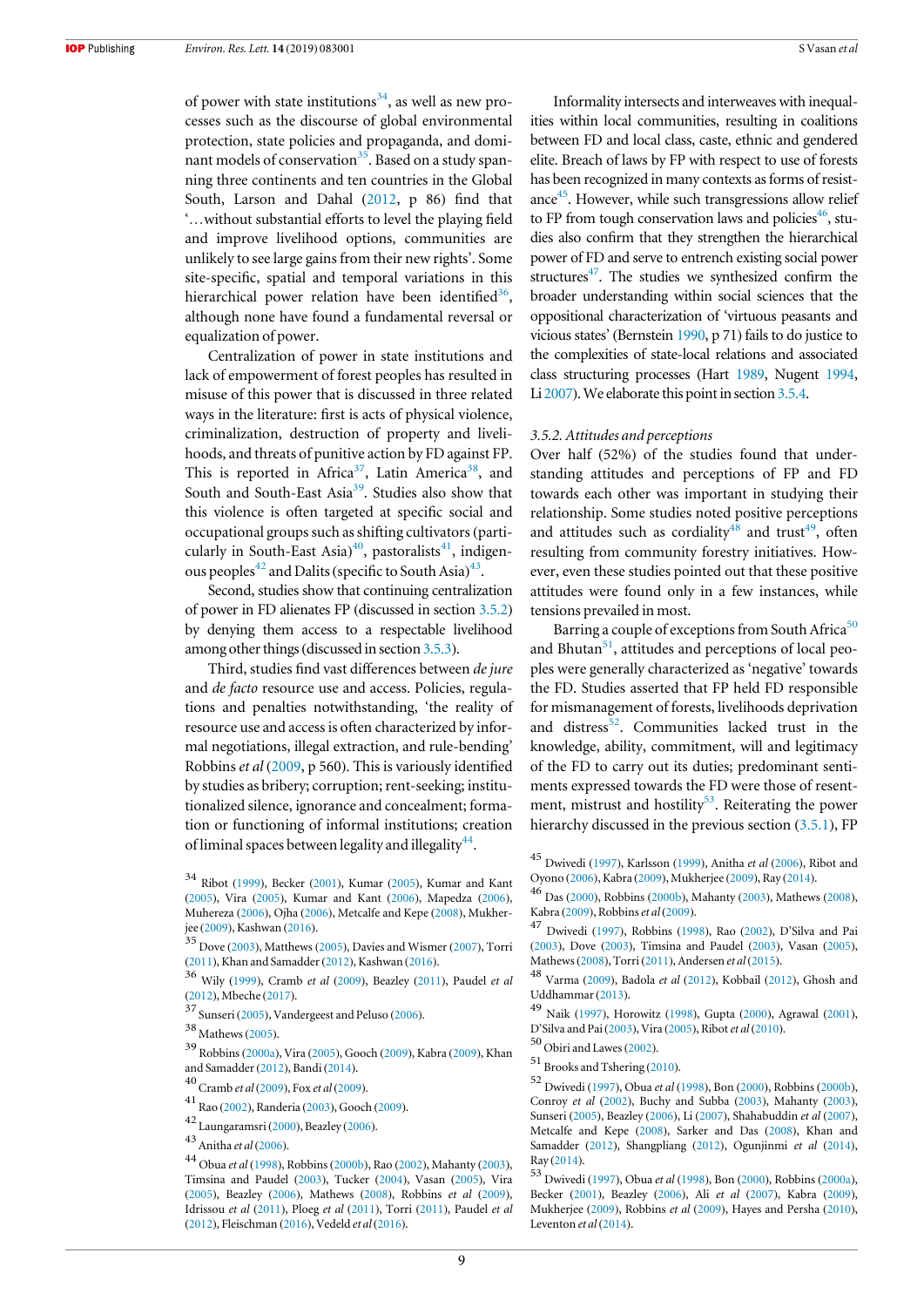saw all forest policies and projects, including participatory, community or JFM approaches, as emanating from and run from 'above'<sup>54</sup>.

Commenting on the attitude and behavior of FD, authors have used words such as unprofessional $55$ , highhanded<sup>56</sup>, harsh<sup>57</sup>, coercive<sup>58</sup> paternalistic<sup>59</sup>, autocratic, dictatorial, authoritarian<sup>60</sup>, negative<sup>61</sup>, intimidating and neo-dictatorial<sup>62</sup>, again indicating the unchanged power hierarchy we found in the previous section. As Dhanagare (2000, p 3324) puts it, 'FD still perpetuates its conventional view of forestry and its obsession of working for the people rather than with the people'. Factors underlying the observed attitudes and perceptions have been identified as emerging from historical prejudices<sup>63</sup>, limitations of training<sup>64</sup>, difference in conceptions of nature and culture<sup>65</sup>, and lack of appreciation of traditional practices $^{66}$ . A finding that stood out in many studies is the tendency of the FD to overlook and/or ignore the rights and requirements of local communities, while holding them responsible for forest degradation and destruction<sup>67</sup>.

While acknowledging the need for wider organizational and cultural change within FD, some studies found individual officials making a difference $68$ . Studies found that individual FD employees subjectively and selectively interpreted or enforced regulations, for their own benefit and/or because of empathy for FP<sup>69</sup>. This contextual specificity however has also been shown in many instances to intersect with social inequalities: the FD is inclined to interact mainly with the elite, side with the powerful within political and local circles and feel a social and economic allegiance to them<sup>70</sup>. Others point out the challenge or duality that many foresters face while simultaneously playing roles of government officials and members of local community $7<sup>1</sup>$ .

It is worth noting that studies establish the importance of materially situating attitudes and perceptions. For instance, Kumar and Kant (2005) point out that positive attitudes of foresters alone cannot change relations in the absence of changes in organizational structures and processes, while Li (2007) situates attitudes and perceptions as elements of a broader assemblage of power. Our findings on attitudes and perceptions are always located in the context of and influenced by, the findings we discuss in our other themes, including broader relations of power and control over productive resources.

#### *3.5.3. Access to and control over productive resources*

Access to and control over productive resources (including forests and other economic resources) and social and cultural capital (such as access to information and social institutions) is an important factor that affects all aspects of the FP–FD relationship. A little under two-thirds (59%) of the reviewed articles have focused on access to and control over productive resources, and its influence on FP–FD relationship.

Much of the forests in Asia and Africa came under state ownership and control through often violent and illegal colonial usurpation (see section 3.4). In this context, more than half the studies found that FD often denies the legitimate rights of FP to use state-controlled forest resources that are critical to their livelihoods; this is done through both implementation of restrictive laws and outside the legal mandate<sup>72</sup>. FD penalizes, objects to and/or enforces laws which deter pursuance of livelihood activities of FP, such as farming<sup>73</sup>, grazing<sup>74</sup> and collection of NTFP $^{75}$ . In restricting these activities and exerting political and/or regulatory control<sup>76</sup>, FD engages in both forcible acquisition as well as use of coercive legislative measures $77$ . Studies have concluded that this results in loss of livelihoods and incomes for FP and their consequent dissatisfaction with FD<sup>78</sup>.

<sup>54</sup> Wily (1999), D'Silva and Pai (2003), Gupte (2004), Springate-Baginski*et al* (2013).

<sup>55</sup> Dwivedi (1997).

<sup>56</sup> Dwivedi (1997), Vira (2005).

<sup>57</sup> Obua *et al*(1998).

<sup>58</sup> Karlsson (1999), Laungaramsri (2000), Beazley (2006), Delcore (2007).

 $59$  Vira (2005).

<sup>60</sup> Beazley (2006).

<sup>61</sup> Obua *et al* (1998), Conroy *et al* (2002), Torri (2011), Ogunjinmi *et al*(2014).

<sup>62</sup> Faye (2017).

<sup>63</sup>Robbins(2000a), Dutt(2004), Aung (2007).

 $\rm^{64}$  Buchy and Subba (2003).

<sup>65</sup> Becker(2001), Dove (2003), Thoms(2008), Ray (2014).

<sup>66</sup> Mathews (2005), Michon *et al* (2007), Bosak (2008), Cramb *et al* (2009).

 $67$  Dwivedi (1997), Pattnaik and Dutta (1997), Horowitz (1998), Salam *et al* (1999), Robbins (2000a), D'Silva and Nagnath (2002), Rao (2002), Dove (2003), Mahanty (2003), Dutt (2004), Gokhale (2004), Kumar (2005), Sunseri (2005), Anitha *et al* (2006), Beazley (2006), Rangarajan and Shahabuddin (2006), Mathews (2008), Fox *et al* (2009), Gooch (2009), Varma (2009), Ribot *et al* (2010), Torri (2011), Ray (2014).

<sup>68</sup> Mahanty (2002), Vasan (2002), Mathews(2005), Vira (2005).

<sup>69</sup> Robbins (1998), Das (2000), Robbins (2000b), Vasan (2002), Timsina and Paudeln (2003), Beazley (2006), Vasan and Kumar (2006), Delcore (2007), Mathews (2008), Kabra (2009), Poppe (2012).

<sup>70</sup> Salam *et al* (1999), Buchy and Subba (2003), Dove (2003), Timsina and Paudel (2003), Gokhale (2004), Lachapelle *et al* (2004), Thoms(2008), Vyamana (2009), Kashwan (2016).

<sup>71</sup>Vasan (2002), Mathews(2005), Poppe (2012).

<sup>72</sup> Rao (2002), Beazley (2006), Namara (2006), Nayak and Berkes (2008), Cramb *et al* (2009), Mukherjee 2009, Idrissou *et al* (2011), Thoms (2011), Torri (2011), Khan and Samadder (2012), Ray (2014), Anderson *et al*(2015).

<sup>73</sup> Sunseri(2005), Cramb *et al*(2009), Idrissou *et al*(2011).

<sup>74</sup>Robbins(2000a), Rao (2002), Idrissou *et al*(2011).

<sup>75</sup> Obua *et al*(1998).

<sup>76</sup>Cramb *et al*(2009).

<sup>77</sup>Robbins(1998), Anitha *et al*(2006), Kabra (2009).

<sup>78</sup> Dwivedi (1997), Sunseri (2005), Beazley (2006), Shahabuddin *et al* (2007), Sarker and Das (2008), Khan and Samadder (2012), Shangpliang (2012), Tumusiime and Vedeld (2012), Ogunjinmi*et al* (2014).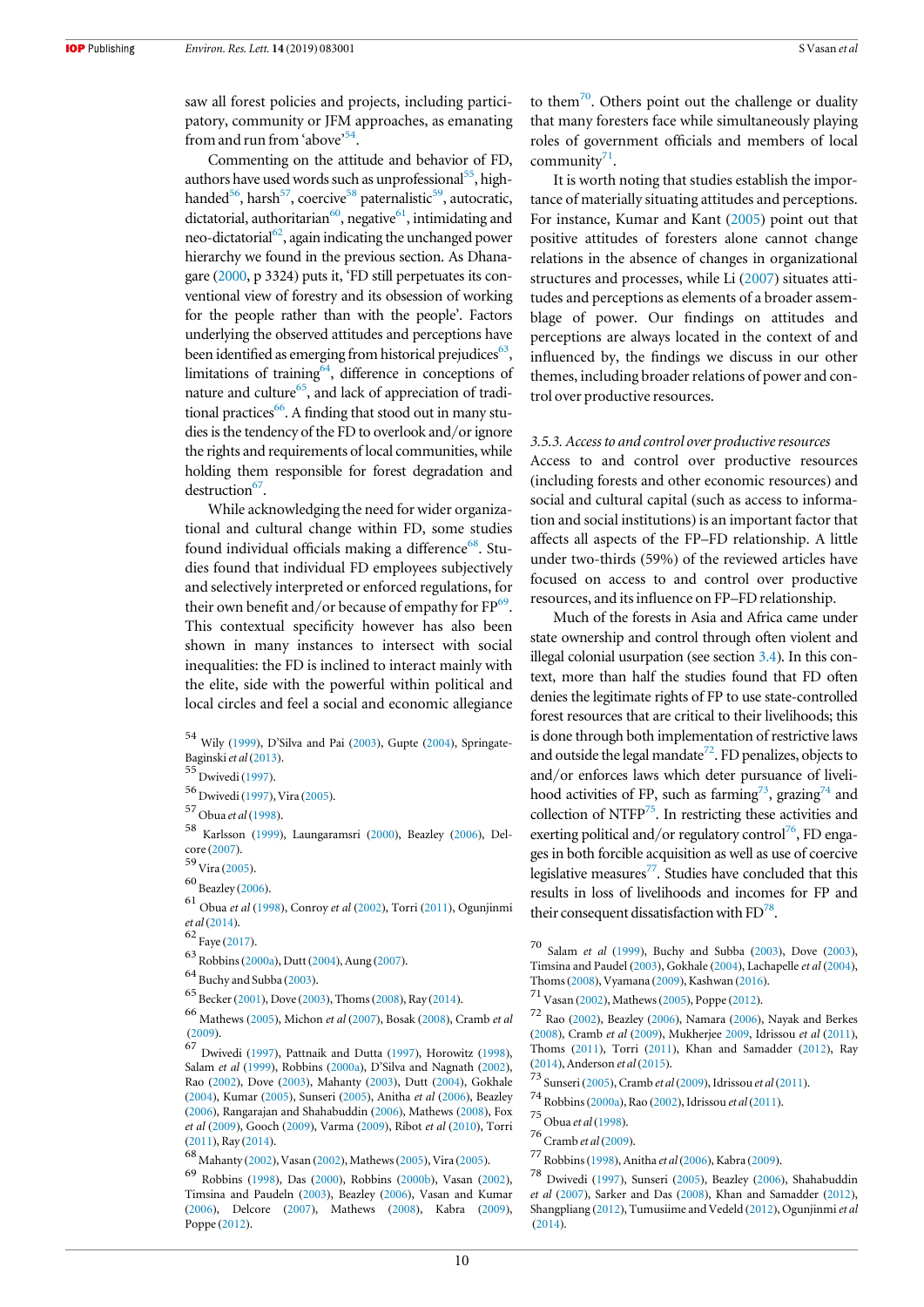FD's control over productive resources means its priorities take precedence over those of FP. Urban<sup>79</sup>, environmental $^{80}$ , industrial, commercial $^{81}$  and other<sup>82</sup> interests override the subsistence needs of FP.

A finding that emerges in many studies is the lack of change in control over productive resources including forests even after introduction of decentralization policies and projects<sup>83</sup>. FP's noticeable response to tenurial control by FD is found to range from everyday forms of resistance such as refusal to cooperate  $84$ , subversion of official regulations and sanctions<sup>85</sup>, engaging in illegal activities like setting forests afire, or hunting prohibited animals $^{86}$ , to more direct contestations through legal channels<sup>87</sup>, mass protests<sup>88</sup>, forced encroachment, destruction of forest property and holding forest officials hostage<sup>89</sup>.

#### *3.5.4. Strati*fi*cation and heterogeneity*

Neither FD nor FP are homogenous entities, and 41% of studies identified heterogeneity and hierarchy within FD and/or FP as affecting their relationship. Wealth and gender differentiations were the focus of most studies that addressed this theme. This explained different outcomes of similar interventions $90$ , and/or variation in attitudes and practices of FD or its members towards different sections of  $\text{FP}^{\text{91}}$ .

Stratification within FP affects the FD–FP relationship through its impact on forest dependence and  $cost/benefit sharing arrangements<sup>92</sup>. Therefore, the$ widely used term 'community' needs to be critically appropriated as it 'can be used coercively to create local resource management plans in ways that may or may not empower local people'(Brosius *et al* 1998, p 159).

Systematic marginalization of women's perspectives and priorities was addressed by 22% of studies<sup>93</sup>, with the recognition that both its causes and effects relate to extant gender hierarchies and discrimination in society $94$ . FD staff are mostly male and/or communicate only with men in society $95$ , and women have to continually demonstrate their ability and capacity and demand equal wages from  $FD^{96}$ . Under-representation of women within the FD was identified as one of the reasons for its male and elitist bias $97$ . Notably, we did not find any studies that systematically examined the ethnic, racial or caste composition of FD, or its consequences. Intersectionality of gender with other power structures in society emerged in a number of contexts<sup>98</sup>. Intersectionality of gender with class and caste was seen as benefitting some women<sup>99</sup>. In some contexts, specific FD interventions such as Self-Help Groups(SHG) and Forest User Groups (FUG) in India and Nepal respectively, have enabled voices of women to be heard, providing them an opportunity to participate in decision-making<sup>100</sup>.

FD are also heterogenous and multi-layered institutions $101$  and mutual alliances between sections of FD and FP are also widely reported<sup>102</sup>. As Vasan (2002, p 4132) says, '... while both the state and rural society are heterogeneous in themselves, they also overlap with each other. Those at the middle of this continuum such as the forest guard show loyalties to both sides.' However, as discussed in section 3.5.2, this also facilitates consolidation of existing social hierarchies and political domination.

#### *3.5.5. In*fl*uence of external agents*

29% studies have identified a significant external agent who/which influences the FP–FD relationship; these external influences include: (a) domestic or international funding and development agencies $103$ ; (b) local,

<sup>94</sup> Robbins (1998), Kameswari (2002), Gupte (2004), Swaminathan (2012).

<sup>95</sup> Kameswari (2002), Buchy and Subba (2003), Swaminathan (2012).

<sup>96</sup> Swaminathan (2012).

<sup>97</sup> Kameswari (2002), Robbins (2000a), Lama and Buchy (2002), Buchy and Subba (2003), Swaminathan (2012).

<sup>98</sup> Dwivedi (1997), Robbins (1998, 2000), Lama and Buchy (2002), Vasan and Kumar (2006), Nayak and Berkes (2008), Anderson *et al* (2015).

99 Khan and Samadder (2012), Robbins (1998).

<sup>100</sup> <sup>D</sup>'Silva and Pai (2003), Timsina (2003).

<sup>103</sup> Mapedza (2006), Mahanty (2002), Duffy (2005), Torri(2011).

<sup>79</sup> Laungaramsri (2000), Sunseri (2005), Mathews(2008).

<sup>80</sup>Robbins*et al*(2009).

<sup>81</sup> Dwivedi (1997), Randeria (2003), Anitha *et al* (2006), Khan and Samadder (2012).

 $82$  Rao (2002).

<sup>83</sup> Pattnaik and Dutta (1997), Agrawal and Ribot (1999), Dhanagare (2000), Nagendra (2002), Lachapelle *et al* (2004), Misra (2006), Uddhammar (2006), Shrestha and McManus (2008), Saito-Jensen and Jensen (2010), Larson and Dahal(2012), Tumusiime and Vedeld (2012).

<sup>84</sup> Karlsson (1999).

<sup>85</sup> Dwivedi (1997), Robbins*et al*(2009).

 $^{86}$  Ribot and Oyono (2006), Mukherjee (2009).

<sup>87</sup> Mahanty (2003), Wittman and Geisler(2005).

<sup>88</sup> Kumbhar (2010), Khan and Samadder (2012).

<sup>89</sup>Wily (1999), Anitha *et al*(2006).

<sup>90</sup> Pattnaik and Dutta (1997), Cramb *et al*(2009), Kabra (2009).

<sup>91</sup>Robbins(2000a), Vasan (2002), Poppe (2012).

<sup>92</sup> Pattnaik and Dutta (1997), Robbins (1998, 2000), Bon (2000), Klooster (2000), Laungaramsri (2000), Edmonds (2002), Timsina (2003), Lachapelle *et al* (2004), Nagendra *et al* (2005), Muhereza (2006), Vasan and Kumar (2006), Delcore (2007), Mathews (2008), Metcalfe and Kepe (2008), Thoms (2008), Gooch (2009), Kabra (2009), Saito-Jensen and Jensen (2010), Beazley (2006, 2011), Torri(2011).

<sup>93</sup> Dwivedi (1997), Dhanagare (2000), Robbins (2000a), Agrawal (2005), Anitha *et al*(2006), Saito-Jensen and Jensen (2010).

<sup>101</sup>Wily (1999), Malla *et al*(2003), Tucker(2004), Mathews(2008).

<sup>102</sup> Pattnaik and Dutta (1997), Sivaramakrishnan (1998), Robbins (2000a), Becker (2001), Vasan (2002), D'Silva and Pai (2003), Timsina and Paudel (2003), Vira (2005), Beazley (2006), Vasan and Kumar (2006), Charnley and Poe (2007), Mathews (2008), Kabra (2009), Robbins *et al* (2009), Beazley (2011), Poppe (2012), Tumusiime and Vedeld (2012).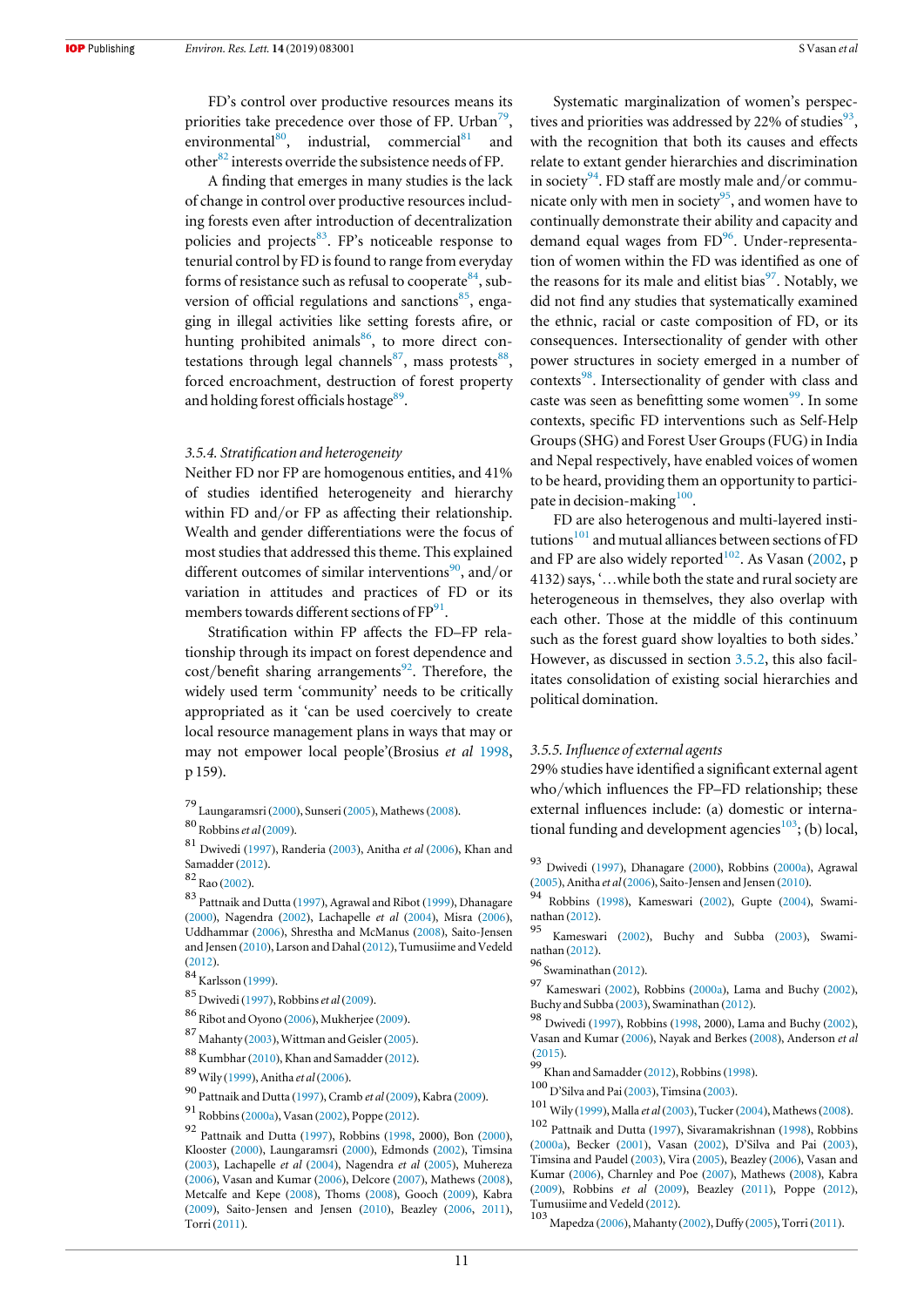regional or international NGOs<sup>104</sup>; and (c) changes in the broader economy $^{105}$ .

Large international agencies such as the World Bank or Wildlife Conservation Society are found to dictate terms, take over tasks of FD, and facilitate the entry of privatization<sup>106</sup>. The power of external agents is sometimes responsible for the adoption of participatory rhetoric by  $FD^{107}$ ; in other contexts, it can give voice to FP or less powerful sections of  $FP^{108}$ . NGOs and private MNCs also play an important role in introduction of new methods of conservation and sustainable livelihoods like REDD and PES by facilitating engagement between FP and  $\text{FD}^{\text{109}}$ .

Apart from specific contextual and organizational differences, studies have pointed out that external agencies always enter a social field marked by inequalities and power hierarchies<sup>110</sup>. Donor-supported participatory forestry projects and programs have been found to favor creation of institutions that replace or weaken elected local governments, thereby strengthening power of FD. Thus, 'by recognising, fabricating, and dismantling the structures of authority, forestry projects shape representation and power distribution' (Faye 2017, p 415).

## 4. Conclusion

'One of the most productive (and most neglected) uses of social science research in forestry development projects is to examine forester's beliefs regarding rural peoples' (Dove 1992, p 1). This comment based on data from Pakistan's nation-wide social forestry projects of the early nineties still resonates in our research. Research studies examining the efficiency and sustainability of forestry interventions, and others focused on the socio-economic, institutional, policy, and political-economic aspects of forestry and forest management acknowledge the importance of FP–FD relationships. However, our systematic review suggests that rarely has this relationship been at the center of such research studies.

We found that*relationships* between FP and FD are widely recognized as an underlying factor which influences the nature of transactions between FP and FD and are frequently described within historical contexts of current situational analyses; however, it did not

<sup>109</sup> Silva (1999), Cohen (2002).

<sup>110</sup> Baker (1998), Mahanty (2002), Dewees *et al* (2010), Torri(2011).

form the central issue or question of analytical enquiry in research studies. At the same time, research results were found to attribute outcomes of projects and policies to the nature of FP–FD relationships, frequently described as static and unchanging, and therefore a constant. It is inferred from our systematic review that it is not a linear cause and effect equation; instead, FP– FD relationships, through multiple layers of hierarchy, stratification and heterogeneity between and among them, are simultaneously the cause, course and consequence of historically, politically and economically determined positions of the stakeholders. FD and FP are placed within societies which are heterogeneous, unequal and hierarchical and neither is immune to influences of wider social and power networks at national, regional or international levels and, economy and politics outside the forestry sector as well. Substantive transformation in the FP–FD relationship is located within these broader societal and economic relations.

Structural asymmetry of power between FP and FD, often historically generated, is further entrenched and reproduced through integration with existing hierarchies and inequalities in society and is a pervasive characteristic of the FP–FD relationship, though some localized and context-specific variations are also observed. Decentralization and participatory policies/ projects have, at best, been able to manifest only symbolic and/or temporary changes in the nature of this relationship. Forestry sector specific institutional reform that transforms formal institutional rules and norms has useful but limited impact on deeply entrenched social relations. Our findings posit that transformational change in FP–FD relations is contingent upon broader social change, indicating the need for all-encompassing and structural changes in forest governance (and ownership). Further, it underlines the need to understand the FP–FD relationship within historical and contemporary structures of class, gender, caste, race and ethnic power relations. This implies the need for external policy and funding interventions to be conscious that they are entering an existing and entrenched arena of asymmetrical power relations, which they will affect but not in direct, planned or simplistic ways.

Unequal power also emerges from and results in differential access to and control over productive resources, which directly influences the FP–FD relationship, and contributes to its intractability. It is in these spaces of access and control where the FP and FD engage with each other on a recurrent basis, which from the bases of their perceptions about and attitude towards the other. The attitudes and perceptions of different segments and strata of FP and FD are thus useful indicators of the tenor of their relationship. This differentiated understanding of both FD and FP as stratified and extending beyond defined formally recognized institutional boundaries emerges clearly from our review.

<sup>104</sup> Sunseri (2005), Barsimantov (2010).

<sup>105</sup> Fox *et al*(2009), Ghate *et al*(2009).

<sup>106</sup> Duffy (2005), Sunseri(2005), Vira (2005), Torri (2011), Shrestha and McManus(2008), Dewees*et al* (2010), Brechin and Salas(2011), Ece (2017).

<sup>107</sup> Buchy and Subba (2003), Vira (2005), Antinori and Rausser (2007), Ece *et al*(2017).

<sup>108</sup> Gupte (2004), Kumar and Kant (2006), Ojha (2006), Hayes and Persha (2010), Paudel*et al*(2012), Swaminathan (2012).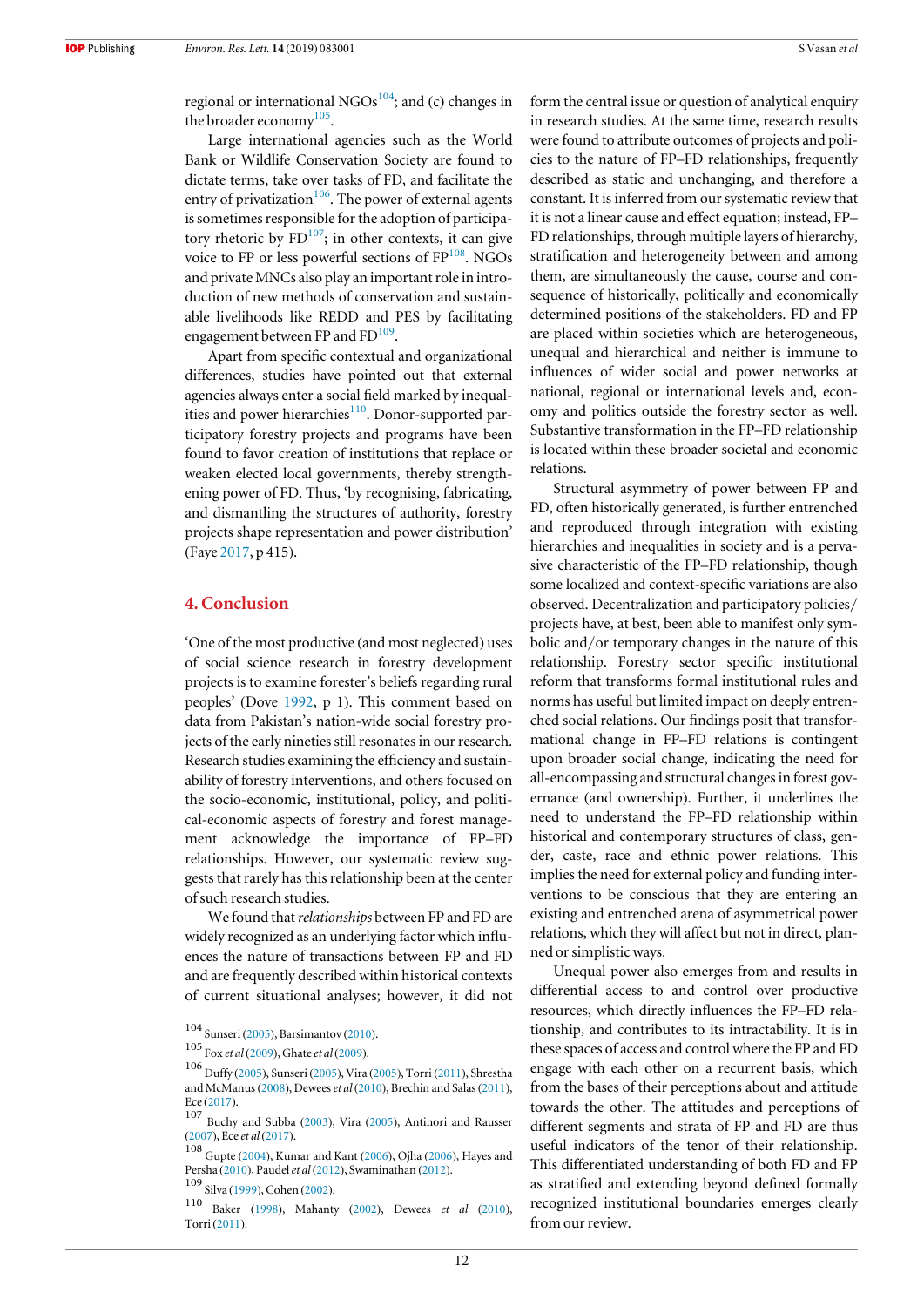Reflecting on the scope of systematic review as a method in synthesis of qualitative research findings, we found that it may be adapted and employed as a method to answer questions not directly or specifically addressed by existing research studies, by exploring findings that emerge in the context of narrative findings on other questions. While this process sometimes results in loss of nuanced arguments, it is useful in drawing broadly agreed generalizations across different contexts and geographical regions.

## ORCID iDs

Sudha Vasan <sup>to</sup> https://orcid.org/0000-0001-7825-4981

### References

- Agrawal A 2001 The regulatory community: decentralization and the environment in the van panchayats(forest councils) of Kumaon *India Mt. Res. Dev.* 21 208–11
- Agrawal A and Ribot J 1999 Accountability in decentralization: a framework with South Asian and West African cases*J. Dev. Areas* 33 473–502
- Agrawal A 2005 Environmentality community, intimate government, and the making of environmental subjects Kumaon, India *Curr. Anth.* 46 161–90
- Ali T, Ahmad M, Shahbaz B and Suleri A 2007 Impact of participatory forest management on vulnerability and livelihood assets of forest-dependent communities in Northern Pakistan *Int. J. Sustain. Dev. World Ecol.* 14 211–23
- Anderson J, Mehta S, Epelu E and Cohen B 2015 Managing leftovers: does community forestry increase secure and equitable access to valuable resources for the rural poor? *Forest Policy Econ.* 58 47–55
- Anitha V, Muraleedharan P K and Binilkumar A S 2006 Humanrelated constraints in protected area management: manifestations and causatives *Econ. Political Wkly.* 41 919–24
- Antinori C and Rausser G 2007 Collective choice and community forestry management in Mexico: an empirical analysis*J. Dev. Stud.* 43 512–36
- Aung U M 2007 Policy and practice in Myanmar's protected area system management *J. Environ. Manage.* 84 188–203
- Badola R, Barthwal S and Hussain S 2012 Attitudes of local communities towards conservation of mangrove forests: a case study from the East Coast of India *Estuarine Coast. Shelf Sci.* 96 188–96
- Baker J M 1998 The effect of community structure on social forestry outcomes: insights from Chota Nagpur, India *Mt. Res. Dev.* 18 51–62
- Bandi M 2014 Forest rights act: towards the end of struggle for tribals? *Soc. Sci.* 42 63–81
- Barnett-Page E and Thomas J 2009 Methods for the synthesis of qualitative research: a critical review*BMC Med. Res. Methodol.* 9 1–11
- Barroso J, Gollop C, Sandelowski M, Meynell J, Pearce P F and Collins L J 2003 The challenges of searching for and retrieving qualitative studies *West. J. Nurs. Res.* 25 153–78
- Barsimantov J A 2010 Vicious and virtuous cycles and the role of external non-government actors in community forestry in Oaxaca and Michoacan *Mexico Hum. Ecol.* 38 49–63
- Bazaara N 2006 Subjecting nature to central authority: the struggle over public goods in the formation of citizenship *Africa Development* 31 19–35
- Beazley K 2006 Exclusion in Madhav National Park: is policy change required? *Econ. Political Wkly.* 41 4684–93
- Beazley K 2011 Spaces of opportunity: state-oustee relations in the context of conservation-induced displacement in central India *Pac. Affairs* 84 25–46
- Becker L C 2001 Seeing green in Mali's woods: colonial legacy, forest use, and local control *Ann. Assoc. Am. Geogr.* 91 504–26
- Bernstein H 1990 Taking the part of peasants *The Food Question: Pro*fi*t Versus People?* ed H Bernstein *et al*(New York: Monthly Review Press) pp 69–79
- Bon E 2000 Common property resources: two case studies *Econ. Political Wkly.* 35 2569–73
- Bosak K 2008 Nature, conflict and biodiversity conservation in the Nanda Devi biosphere reserve *Conservation Soc.* 6 211–24

Bowler D E, Buyung-Ali L M, Healey J R, Jones J P G, Knight T M and Pulin A S 2011 Does community forest management provide global environmental benefits and improve local welfare? *Frontiers Ecol. Environ.* 10 29–36

- Boyatzis R E 1998 *Transforming Qualitative Information* (Cleveland, OH: Sage)
- Brechin S R and Salas O 2011 Government-NGO networks and nature conservation in belize: examining the theory of the hollow state in a developing country context*J. Nat. Resour. Policy Res.* 3 263–74
- Brooks J and Tshering D 2010 A respected central government and other obstacles to community-based management of the matsutake mushroom in Bhutan *Environ. Conserv.* 37 336–46
- Brooks J, Waylen K A and Mulder M B 2013 Assessing communitybased conservation projects: a systematic review and multilevel analysis of attitudinal, behavioral, ecological, and economic outcomes *Environ. Evidence* 2 2
- Brosius J P, Tsing A L and Zerner C 1998 Representing communities: histories and politics of community-based natural resource management *Soc. Nat. Resour.* 11 157–68
- Bryant R L 1994 Shifting the cultivator: the politics of teak regeneration in colonial burma *Mod. Asian Stud.* 2 225–50
- Buchy M and Subba S 2003 Why is community forestry a social-and gender-blind technology? The case of Nepal*Gender, Technol. Dev.* 7 313–32
- Campbell R, Pound P, Pope C, Britten N, Pill R, Morgan M and Donovan J 2003 Evaluating meta-ethnography: a synthesis of qualitative research on lay experiences of diabetes and diabetes care *Soc. Sci. Med.* 56 671–84
- Charnley S and Poe M R 2007 Community forestry in theory and practice: where are we now? *Annu. Rev. Anthropol.* 36 301–36
- Cohen S M 2002 Carbon-based conservation strategies in Latin America: an innovative tool for financing environmental conservation *Geneva Pap. Risk Insur. Issues Pract.* 27 255–67
- Conroy C, Mishra A and Rai A 2002 Learning from self-initiated community forest management in Orissa, India *Forest Policy Econ.* 4 227–37
- Cox M, Arnold G and Tomás S V 2010 A review of design principles for community-based natural resource management *Ecol. Soc.* 15 1–38
- Cramb R A, Carol J, Colfer P, Dressler W, Laungaramsri P, Le Q T, Mulyoutami W, Peluso N and Wadley R L 2009 Swidden transformations and rural livelihoods in Southeast Asia *Hum. Ecol.* 37 323–46
- Das J 2000 Institutions and incentives in a Garhwal village: II. Changing state-village interactions *Econ. Political Wkly.* 35 4445–52
- Davies E G R and Wismer S K 2007 Sustainable forestry and local people: the case of Hainan's Li minority *Hum. Ecol.* 35 415–26
- Delcore H 2007 The racial distribution of privilege in a Thai national park *J. Southeast Asian Stud.* 38 83–105
- Dewees P A, Campbell B M, Katerere Y, Sitoe A, Cunningham A B, Angelsen A and Wunder S 2010 Managing the Miombo Woodlands of Southern Africa: policies, incentives and options for the rural poor*J. Nat. Resour. Policy Res.* 2 57–73

Dhanagare D N 2000 Joint forest management in UP: people, panchayats and women *Econ. Political Wkly.* 35 3315–24

Dixon-Woods M, Bonas S, Booth A, Jones D R, Miller T, Sutton A J, Shaw R L, Smith J A and Young B 2006a How can systematic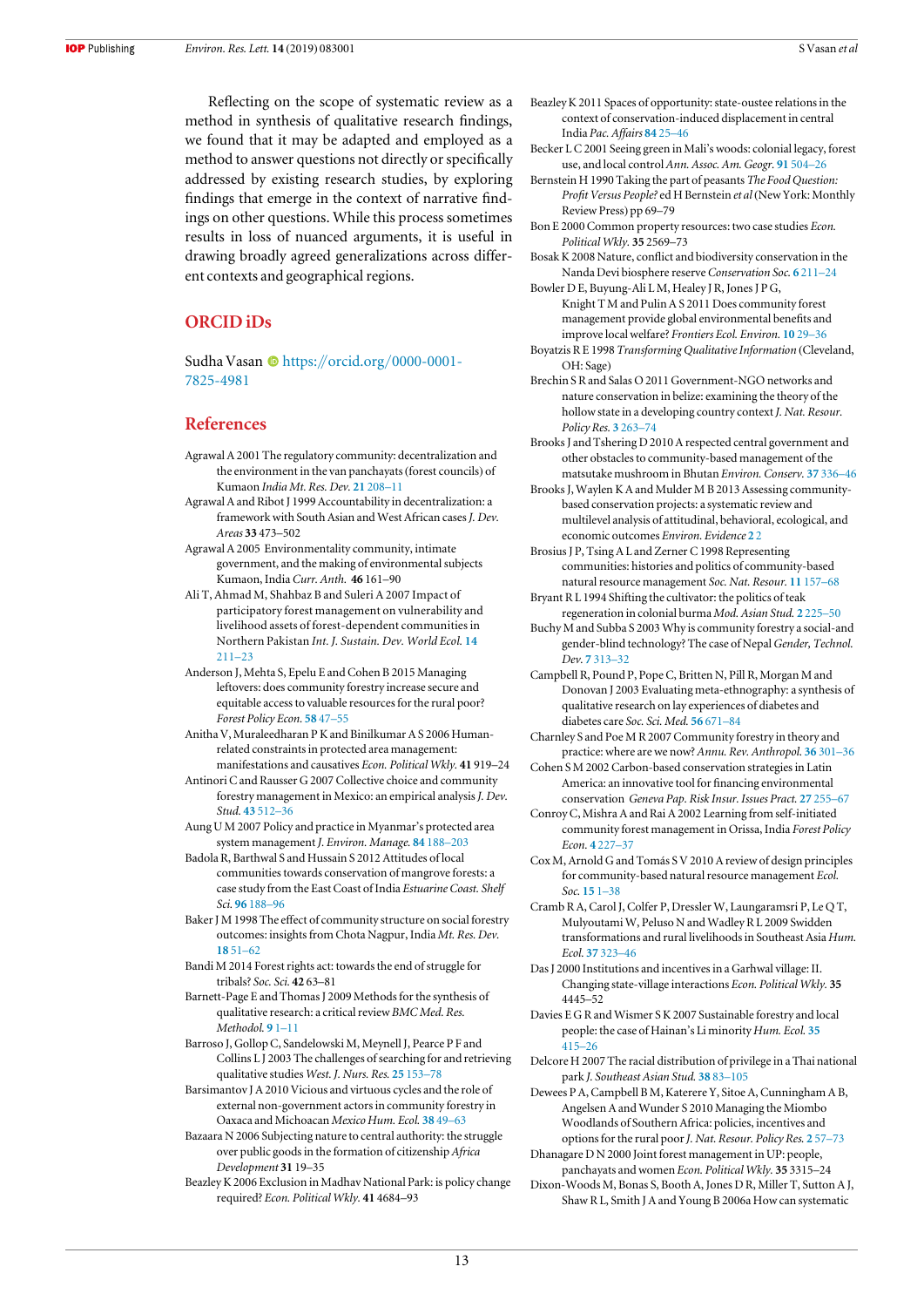reviews incorporate qualitative research? A critical perspective *Qualitative Res.* 6 27–44

- Dixon-Woods M *et al* 2006b Conducting a critical interpretative synthesis of the literature on access to healthcare by vulnerable groups *BMC Med. Res. Method.* 6 35
- Dorji L, Webb E L and Shivakoti G P 2006 Forest property rights under nationalized forest management in Bhutan *Environ. Conserv.* 33 141–7
- Dove M R 1992 Foresters' beliefs about farmers: a priority for social science research in social forestry *Agroforestry Syst.* 17 13–41
- Dove M R 1995 The theory of social forestry intervention: the state of the art in *Asia Agroforestry Syst.* 30 315–40
- Dove M R 2003 Bitter shade: throwing light on politics and ecology in contemporary Pakistan *Human Organ.* 62 229–41
- Doyle L H 2003 Synthesis through meta-ethnography: paradoxes, enhancements, and possibilities *Qualitative Res.* 3 321–44
- Dressler W, Buscher B, Schoonb M, Brockington D, Hayes T, Kull C, McCarthy J and Strestha K 2010 From hope to crisis and back again? A critical history of the global CBNRM narrative *Environ. Conserv.* 37 5–15
- D'Silva E and Nagnath B 2002 Behroonguda: a rare success story in joint forest management *Econ. Political Wkly.* 37 551–7
- D'Silva E and Pai S 2003 Social capital and collective action: development outcomes in forest protection and watershed development *Econ. Political Wkly.* 38 1404–15
- Duffy R 2005 The politics of global environmental governance: the powers and limitations of transfrontier conservation areas in central America *Rev. Int. Stud.* 31 307–23
- Dutt B 2004 Livelihood strategies of a nomadic hunting community of Eastern Rajasthan *Nomadic Peoples* 8 260–73
- Dwivedi R 1997 Parks, people and protest: the mediating role of environmental action groups *Sociol. Bull.* 46 209–43
- Ece M 2017 Representation through privatisation: regionalisation of forest governance in Tambacounda Senegal *Conservation Soc.* 15 439–50
- Ece M, Murombedzi J and Ribot J 2017 Disempowering democracy: local representation in community and carbon forestry in Africa *Conservation Soc.* 15 356–70
- Edmonds E V 2002 Government-initiated community resource management and local resource extraction from Nepal's forests journal of development economics*J. Dev. Econ.* 68 89–115
- Fay C and Michon G 2005 Redressing forestry hegemony when a forestry regulatory framework is best replaced by an agrarian one *Forests, Trees Livelihoods* 15 193–209
- Faye P 2017 Theorising derecognition of local government authorities as political injustice: the effects of technical claims in Senegal's *Forestry Conservation Soc.* 15 414–25
- Fleischman F 2016 Understanding India's forest bureaucracy: a review*Reg. Environ. Change* 16 153–65
- Fox J, Fujita Y, Ngidang D, Peluso N, Potter L, Potter L, Sakuntaladewi N, Sturgeon J and Thomas D 2009 Policies, political-economy, and Swidden in Southeast Asia *Hum. Ecol.* 37 305–22
- Ghate R, Mehra D and Nagendra H 2009 Local institutions as mediators of the impact of markets on non-timber forest product extraction in central India *Environ. Conserv.* 36 51–61
- Ghate R and Nagendra H 2005 Role of monitoring in institutional performance: forest management in Maharashtra, India *Conservation Soc.* 3 509–32
- Ghosh N and Uddhammar E 2013 Tiger, lion, and human life in the heart of wilderness: impacts of institutional tourism on development and conservation in East Africa and India *Conservation Soc.* 11 375–90
- Gokhale Y 2004 Reviving traditional forest management in Western Ghats: study in Karnataka *Econ. Political Wkly.* 39 3556–9
- Gooch P 2009 Victims of conservation or rights as forest dwellers: Van Gujjar pastoralists between contesting codes of law *Conservation Soc.* 7 239–48
- Grant M K and Booth A 2009 A typology of reviews: an analysis of 14 review types and associated methodologies *Health Inf. Libr. J.* 26 91–108
- Guha R 1983 Forestry in British and post-British India—a historical analysis *Econ. Political Wkly.* 18 1940–7
- Guha R 1989 *Unquiet Woods: Ecological Change and Peasant Resistance in the Himalaya* (Delhi: Oxford University Press)
- Gupta A 2000 Shifting cultivation and conservation of biological diversity in Tripura, Northeast India *Hum. Ecol.* 28 605–29
- Gupte M 2004 Participation in a gendered environment: the case of community forestry in India *Hum. Ecol.* 32 365–82
- Gurung B and Biggs S 2010 Institutional change: the unanticipated consequences of action *Dev. Pract.* 20 1014–26
- Harden A, Garcia J, Oliver S, Rees R, Shepherd J, Brunton G and Oakley A 2004 Applying systematic review methods to studies of people's views: an example from public health research *J. Epidemiol. Community Health* 58 794–800
- Hart G 1989 Agrarian change in the context of state patronage *Agrarian Transformations: Local Processes and The State in Southeast Asia* ed G Hart*et al*(Berkeley, CA: University of California Press) pp 181–92
- Hayes T and Persha L 2010 Nesting local forestry initiatives: revisiting community forest management in a REDD+ world *Forest Policy Econ.* 12 545–53
- Horowitz S L 1998 Integrating Indigenous resource management with wildlife conservation: a case study of batang ai national park, Sarawak, Malaysia *Hum. Ecol.* 26 371–403
- Hoskins M W 1982 *Social Forestry in West Africa: Myths and Realities* (Blacksburg, VA: Virginia Polytechnic Institute and State University)
- Husain Z and Bhattacharya R 2004 Attitudes and institutions: contrasting experiences of joint forest management in India *Environ. Dev. Econ.* 9 563–77
- Idrissou L, Aarts N, van Paassen A and Leeuwis C 2011 The discursive construction of conflict in participatory forest management: the case of the Agoua forest restoration in Benin *Conservation Soc.* 9 119–31
- Kabra A 2009 Conservation-induced displacement: a comparative study of two Indian protected areas *Conservation Soc.* 7 249–67
- Kameswari V L V 2002 Gendered communication and access to social space: issues in forest management *Econ. Political Wkly.* 37 797–800
- Karlsson B G 1999 Ecodevelopment in practice: buxa tiger reserve and forest *People Econ. Political Wkly.* 34 2087–94
- Kashwan P 2016 Power asymmetries and institutions: landscape conservation in central India *Reg. Environ. Change* 16 97–109
- Khan A and Samadder M 2012 Weeping of the forest: unheard voices of 'Garo Adivasi' in Bangladesh *Int. J. Minority Group Rights* 19 317–26
- Klooster D 2000 Community forestry and tree theft in Mexico: resistance or complicity in conservation? *Dev. Change* 31 281–305
- Kobbail A A R 2012 Local people attitudes towards community forestry practices: a case study of Kosti province-central Sudan *Int. J. Forestry Res.* 2012 569–87
- Kumar C and Vashisht U S 2005 Redefining community-state partnership in natural resource management: a case from India *Dev. Pract.* 15 28–39
- Kumar S 2005 State 'Simplification': Garo protest in late 19th and early 20th century Assam *Econ. Political Wkly.* 40 2941–7
- Kumar S and Kant S 2005 Bureaucracy and new management paradigms: modeling foresters' perceptions regarding community-based forest management in India *Forest Policy Econ.* 7 651–69
- Kumar S and Kant S 2006 Organizational resistance to participatory approaches in public agencies: an analysis of forest department's resistance to community-based forest management *Int. Public Manage. J.* 9 141–73
- Kumbhar S 2010 The political economy of mining-mediated development and the livelihood movements against mining in Orissa *Indian J. Political Sci.* 71 1213–22
- Lachapelle P R, Smith P D and McCool S F 2004 Access to power or genuine empowerment? An analysis of three community forest groups in Nepal *Hum. Ecol. Rev.* 11 1–12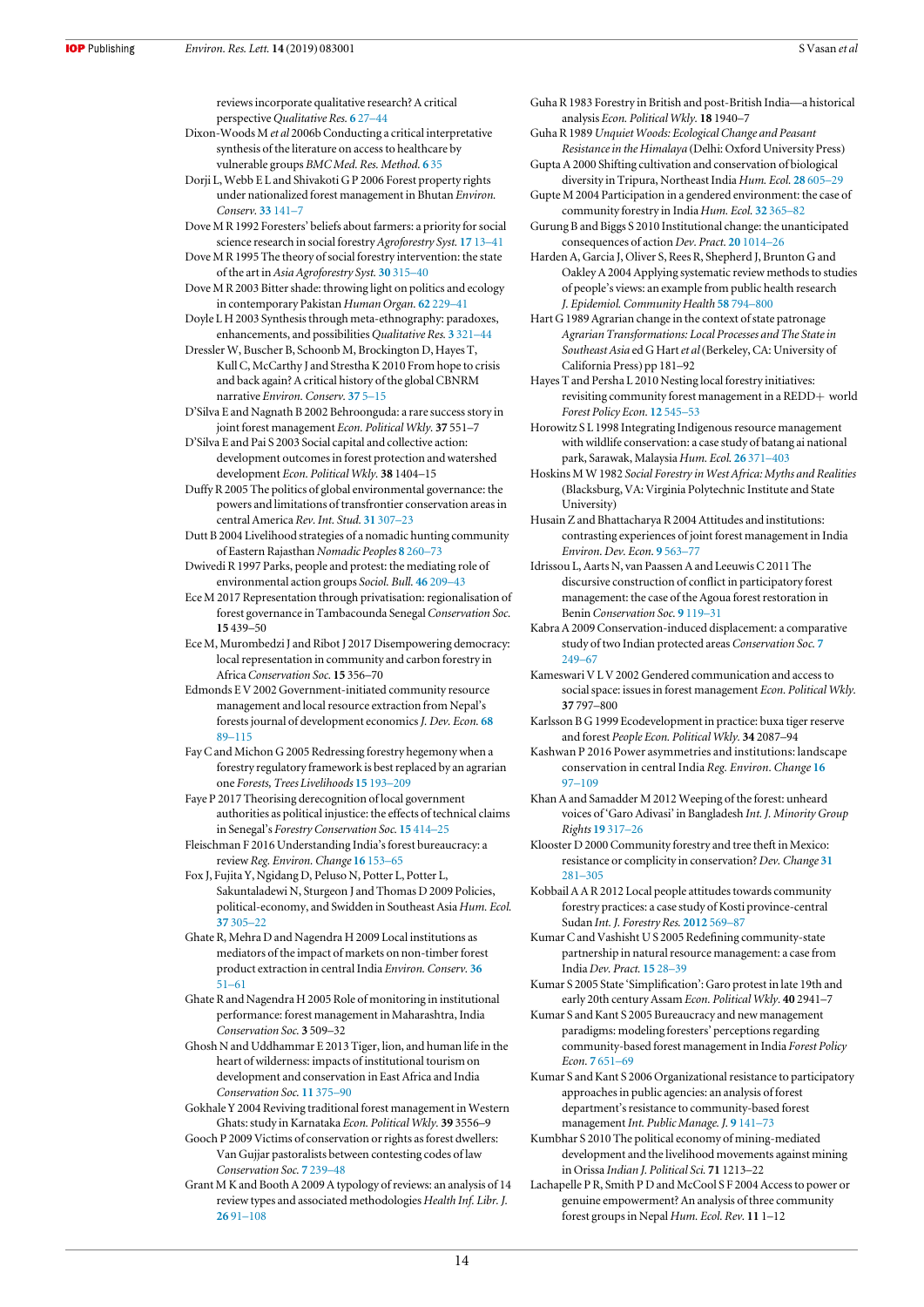- Lama A and Buchy M 2002 Gender, class, caste and participation: the case of community forestry in Nepal*Indian J. Gender Stud.* 9 27–41
- Larson A M and Dahal G R 2012 Introduction: forest tenure reform: new resource rights for forest-based communities? *Conservation Soc.* 10 77–90
- Laungaramsri P 2000 The ambiguity of 'Watershed': the politics of people and conservation in Northern Thailand *SOJOURN: J. Soc. Issues Southeast Asia* 15 52–75
- Leventon J, Kalaba F K, Dyer L C, Stringer L C and Dougill A 2014 Delivering community benefits through REDD+: lessons from joint forest management in Zambia *Forest Policy Econ.* 44 10–7
- Li T M 2007 Engaging simplifications: community-based resource management, market processes and state agendas in upland Southeast Asia *World Dev.* 30 265–83
- Mahanty S 2002 NGOs, agencies and donors in participatory conservation: tales from Nagarahole *Econ. Political Weekly* 37 3757–65
- Mahanty S 2003 Insights from a cultural landscape: lessons from landscape history for the management of Rajiv Gandhi (Nagarahole) national park *Conservation Soc.* 1 23–47
- Malla Y B, Neupane H R and Branney P J 2003 Why aren't poor people benefiting more from community forestry *J. Forest Livelihood* 3 78–93
- Mapedza E 2006 Compromised co-management, compromised outcomes: experiences from a Zimbabwean forest *Africa Dev.* 31 123–46
- Mathews A S 2005 Power/knowledge, power/ignorance: forest fires and the state in Mexico *Hum. Ecol.* 33 795–820
- Mathews A S 2008 State making, knowledge, and ignorance: translation and concealment in Mexican Forestry institutions *Am. Anthropol.* 110 484–94
- Maxwell K, Kiessling B and Buckley J 2018 How clean is clean: a review of the social science of environmental cleanups *Environ. Res. Lett.* 13 8
- Mbeche R 2017 Climbing the ladder of participation: symbolic or substantive representation in preparing Uganda for REDD+? *Conservation Soc.* 15 426–38
- Metcalfe S and Kepe S 2008 'Your elephant on our land': the struggle to manage wildlife mobility on Zambian communal land in the Kavango-Zambezi transfrontier conservation area *J. Environ. Dev.* 17 99–117
- Michon G, de Foresta H, Levang P and Verdeaux F 2007 Domestic forests: a new paradigm for integrating local communities' forestry into tropical forest science *Ecol. Soc.* 12 1
- Misra T K 2006 Forest policy and deprivation of forest dwellers in independent India: the story of the Baidharas and other forest dependent communities *Soc. Sci.* 34 20–32
- Moher D, Liberati A, TetzlaffJ, Altman D G and The PRISMA Group 2009 Preferred reporting items for systematic reviews and meta-analyses: the PRISMA statement *PLoS Med.* 6 e1000097
- Muhereza F 2006 Decentralising natural resource management and the politics of institutional resource management in Uganda's forest sub-sector *Africa Dev.* 31 67–101
- Mukherjee A 2009 Conflict and coexistence in a national park *Econ. Political Wkly.* 44 52–9
- Mullick S B 2003 *The Jharkhand Movement: Indigenous Peoples*' *Struggle for Autonomy in India* (Delhi: Oxford University Press)
- Nagendra H 2002 Tenure and forest conditions: community forestry in Nepal Terai *Environ. Conservation* 29 530–9
- Nagendra H, Karna B and Karmacharya M 2005 Examining institutional change: social conflict in Nepal's leasehold forestry programme *Conservation Soc.* 3 72–91
- Naik G 1997 Joint forest management: factors influencing household participation *Econ. Political Wkly.* 32 3084–9
- Namara A 2006 From paternalism to real partnership with local communities? Experiences from Bwindi impenetrable national park (Uganda) *Africa Dev.* 31 37–66
- Nayak P K and Berkes F 2008 Politics of co-optation: community forest management versus joint forest management in Orissa, India *Environ. Manage.* 41 707–18
- Noblit G W and Hare R D 1988 *Meta-Ethnography: Synthesizing Qualitative Studies* (Newbury Park, CA: Sage)
- Nugent D 1994 Building the state, making the nation: the bases and limits of state centralization in 'modern' Peru *Am. Anthropol.* 96 333–69
- Nygren A 2000 Development discourses and peasant–forest relations: natural resource utilization as social process *Dev. Change* 31 11–34
- Obiri J A F and Lawes M J 2002 Attitudes of coastal-forest users in eastern cape province to management options arising from new south african forest policies *Environ. Conserv.* 29 519–29
- Obua J, Banana A Y and Turyahabwe N 1998 Attitudes of local communities towards forest management practices in Uganda: the case of Budongo forest reserve *Commonwealth Forestry Rev.* 77 113–8
- Ogunjinmi A A, Aiyeloja A A, Osunsina I O O and Ogunjinmi K O 2014 Understanding perceptions of protected area management in developing countries: the case of Nigeria national parks*Glob. Environ.* 7 610–29
- Ojha H R 2006 Techno-bureaucratic doxa and challenges for deliberative governance: the case of community forestry policy and practice in Nepal *Policy Soc.* 25 131–75
- Pagdee A, Kim Y and Daugherty P J 2006 What makes community forest management successful: a meta-study from community forests throughout the world *Soc. Nat. Resour.* 19 33–52
- Pattnaik B K and Dutta S 1997 JFM in South-West Bengal: a study in participatory development *Econ. Political Wkly.* 32 3225–32
- Paudel N S, Monterroso I and Cronkleton P 2012 Secondary level organisations and the democratisation of forest governance: case studies from Nepal and Guatemala *Conservation Soc.* 10 124–35
- Peluso N 1994 *Rich Forests, Poor People: Resource Control and Resistance in Java* (Berkeley, CA: University of California Press)
- Peluso N L and Vandergeest P 2001 Geneologies of the political forest and customary rights in Indonesia, Malaysia and Thailand *J. Asian Stud.* 60 761–812
- Ploeg J V D, Weerd M V, Masipiquena A B and Persoon G A 2011 Illegal logging in the Northern Sierra Madre Natural Park, the Philippines *Conservation Soc.* 9 202–15
- Poppe J 2012 Conservation's ambiguities: rangers on the periphery of the W Park Burkina Faso *Conservation Soc.* 10 330–43
- Pravat P 2010 Looking back to move forward: using history to understand the consensual forest management model in the Terai, Nepal*Glob. Environ.* 3 96–121
- Randeria S 2003 Cunning states and unaccountable international institutions: legal plurality, social movements and rights of local communities to common property resources *Eur. J. Sociol.* 44 27–60
- Rangarajan M 1996 Environmental histories of South Asia: a review essay *Environ. and History* 2 129–43
- Rangarajan M and Shahabuddin G 2006 Displacement and relocation from protected areas: towards a biological and historical synthesis *Conservation Soc.* 4 359–78
- Rao A 2002 Pastoral nomads, the state and a national park: the case of Dachigam, Kashmir *Nomadic Peoples* 6 72–98
- Ravindranath N H, Murali K S and Sudha P 2006 Community forestry initiatives in Southeast Asia: a review of ecological impacts*Int. J. Environ. Sustain. Dev.* 5 1–11
- Ray S 2014 People and protected areas: protest dynamics in a conservation project in Odisha *Sociol. Bull.* 63 59–76
- Ribot J C 1999 Decentralisation, participation and accountability in Sahelian forestry: legal instruments of politicaladministrative control *Africa: J. Int. African Inst.* 69 23–65
- Ribot J C, Lund J F and Treue T 2010 Democratic decentralization in sub-Saharan Africa: its contribution to forest management, livelihoods, and enfranchisement *Environ. Conserv.* 37 35–44
- Ribot J C and Oyono P R 2006 Introduction: decentralisation and livelihoods in Africa *Africa Dev.* 31 1–18
- Robbins P 1998 Authority and environment: institutional landscapes in Rajasthan, India *Ann. Assoc. Am. Geogr.* 88 410–35